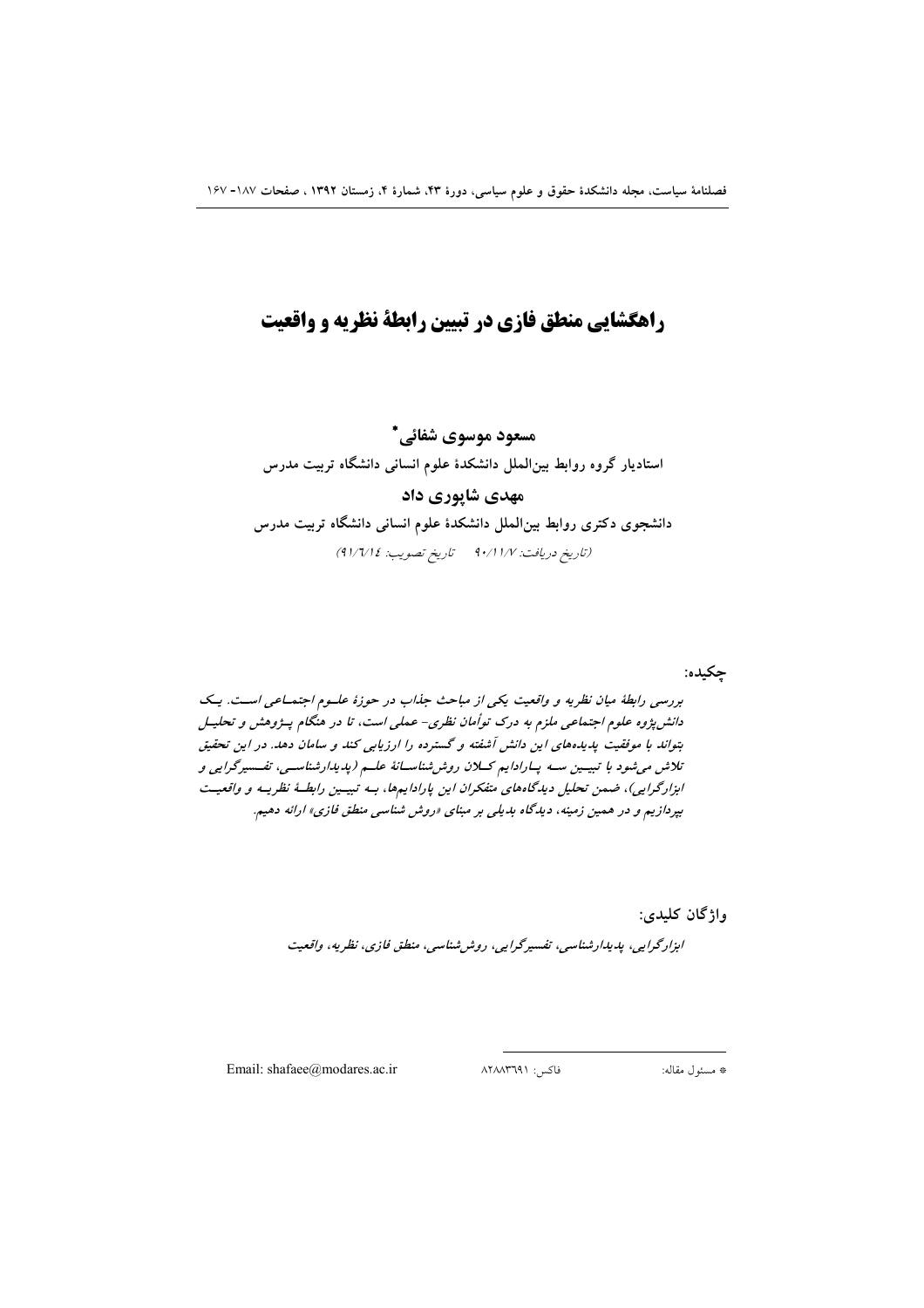#### مقدمه

از زمانی که انسانها به شیوهای عقلانی شروع به اندیشیدن دربارهٔ جهان هستی نمـودهانـد، در میان فلاسفه دو رویکرد یا جریان اصلی نسبت به جهان و شیوهٔ شناخت أن مطرح بوده اسـت: یکی رویکرد پدیدارشناسانه` یا واقع;گــر و دیگــری جریــان ماهیــتشناســانه، تفهــمهحــور یــا تفسیر گرا؛ و یا به تعبیری دیگر، مکتب اصـالت وجـود و مکتـب اصـالت ماهیـت. در رویکـرد پدیدارشناسانه، شناخت منحصر به امر واقع است، یعنی وجود<sup>۲</sup> اصـالت دارد و شـناخت آن بــا رجوع به طبیعت حاصل می شود. نگاهی به ریشهٔ واژهٔ پدیدارشناسی خود بیانگر ایــن واقعیــت است. این واژه از ریشهٔ کلمهٔ یونانی فای نستای ٌ به معنــای «ظهــور کــردن و جلــوه نمــودن آن چیزی است که ظهور پیدا کرده و یدیدار آمده است» (ریختهگران. ۱۳۸۰) ادموند هوسـرل (۱۹۳۸-۱۸۵۹)، فیلسوف بزرگ اتریشی، در تعریف پدیدارشناسی مبی گویـد: «کنکـاش همـین عـالمی است که در تمامی زمانها، عالم واقعی برای ماست. تنها عالمی که برای ما معتبر است، [تنهـا عالمي] كه اعتبارات خود را به ما نشان مى دهد، تنها عالمي كه بـراي مـا داراي معنـايي اسـت» (هوسرل، ۱۳۷۶).

می توان نگاه فلاسفه طبیعتگرای یونـان باسـتان بـه جهـان را نیــز نگــاهـی پدیدارشناســانه ارزیابی کرد. در واقع فلاسفهٔ یونان باستان سعی کردند اسطورهسازی و افسانهباوری را که تا آن زمان مبنای فهم و درک بشر از جهان هستی بود، با تفکر عقلانی در خصوص شیوهٔ کار هستی و چرایی های مختلف دربارهٔ جهان و پدیدههای آن جایگزین کنند. آنها تلاش میکردند جهـان هستی را همانگونه که پدیدار شده و وجود دارد تبیین علّی کنند. آنها بر ایــن بــاور بودنــد کــه اصل يا مادهٔ شكل دهندهٔ جهان در اساس واحد بوده، همهٔ پديدهها و هستىهـاى مختلـف از آن مشتق شدهاند. فیلسوفان مکتب ملطی از این طریق تلاش داشتند تا پدیدارهای جهـان پیرامـون خود را علت پایی کنند. بههر حال، از میان فلاسفه و اندیشمندان پایبند به مشی پدیدارشناسانه، می توان از ارسطو، بیکن، دکارت، و هوسرل نام برد و پوزیتیویستهای منطقی را ادامـهدهنـدهٔ راه أنها برشمرد.

اما تفکر دیگری که در مقابل اندیشهٔ پدیدارشناسی، ذاتباوری یا واقع گرایی قرار می گیـرد، رویکرد ماهیتشناسی است که در میان فلاسفه و اندیشمندان از آن با عناوین متفاوتی از جمله انسان شناسی فلسفی، تفهم محوری، تفسیرگرایی و... نیز یاد شده است. بهنظر می رسد ریشههای این نوع دیدگاه معرفتشناسانه به اندیشههای فیثاغورث و فیثاغوریان برمـی گـردد. فیثاغوریـان هر چند از حیث اعتقاد به وحدت «اصل اشیا» در قالب «اعداد»، با ملطیان همـراه بـودهانــد، امــا

- 1. Phenomenology.
- 2. Existence.

3. Fhainesthai.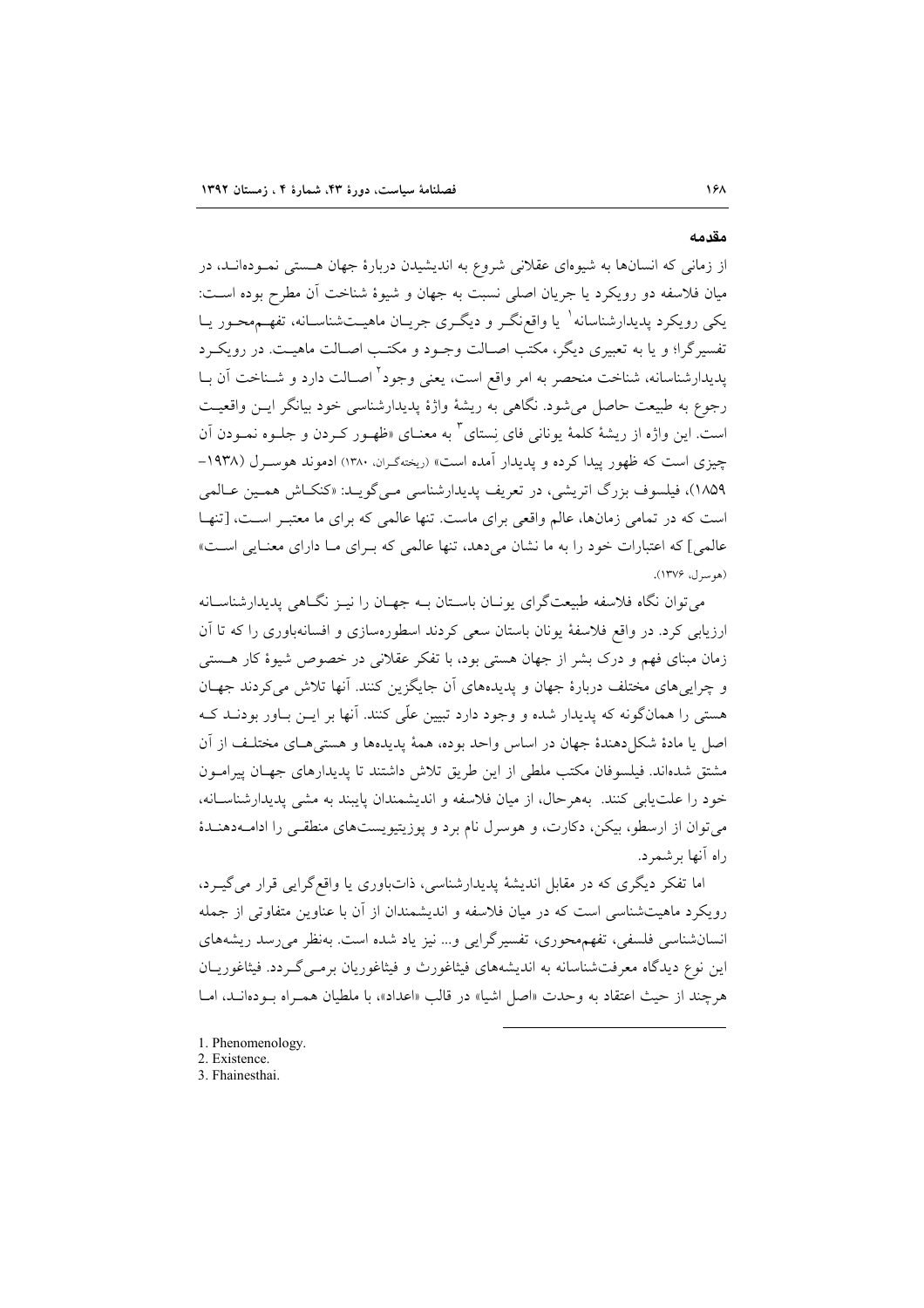مي توان گفت به دليل باطن گرايي و توجه به جانشناسي- از طريق ابزارهايي همچـون عرفـان، موسیقی، اخلاقیات و دین- بهجای جهانشناسبی (قرابی گرگ(ی، ۱۳۸۲)، بیــشتر گــرایش بــه فهــم حقيقت–از طريق باطن گرايي- داشتهاند تا كشف آن. رويكرد ماهيتشناسي و گرايش به فهـم باواسطه از واقعیات در مبانی فکری فلاسفهای همچون افلاطون، متفکران قرون وسطا، هایدگر، کانت، مکاتبی همچون مکتب فرانکفورت و اندیشههای پستمدرن جریان داشته است و دارد.

در این مقاله هدف ما نشاندادن رابطهٔ میان نظریــه و واقعیــت بــا رویکــردی روش(شناســانه است. ما در بررسی پدیدههای مختلف، از طرفی نظریههـای علمـی داریـم و از طـرف دیگـر، جهانی داریم که نظریههای یادشده باید آن را توضیح و تبیین کنند. پرسش این است که چگونه میتوان میان این دو حوزه مطابقت ایجاد کرد؟ بهعبـارتیدیگـر، ارتبـاط بـین ایـن دو سـاحت چیست؟ دیدگاه پدیدارشناسی یا به تعبیری عامتر «واقع گرایی»، بنا بر مفروضات و بنیـانهـای نظری خود، نظریه را همانند آیینهای میداند که رسالتش انعکـاس پــا توصـیف بــدون دخــل و تصرف واقعیات بیرونی است؛ آنگونه که جهان هستی و پدیدهها واقعاً وجـود دارنـد. دیــدگاه دوم، ماهیتشناسی یا «تفسیرگرایی» است. در این رویکرد شناخت به تعویق میافتد، چــون بــه ذهنيات، پيش داورىها و ارزشها ارجاع داده مى شود. بنابراين شناخت بـدون واسـطه حاصـل نمی شود یا حتی در برخی زمینهها تفسیرگرایان رادیکال (مثل بعضی از پستمدرنها) معتقدنـد که معرفت و حقیقت بهصورت یکجا دستنیافتنی است و یا اصلاً وجود ندارد که قابل حصول باشد يا نباشد.

اما براساس ديدگاه سوم در فلسفهٔ علم كه آن را «ابزارگرايي» مي خوانند، كار نظريه وصف واقعیت نیست، بلکه نظریهها بهمثابه ابزاری شناخته می شوند که برای ربطدادن یک مجموعه از وضعیتهای مشاهدهپذیر به مجموعه دیگر طراحی شدهاند (چالمرز، ۱۳۸۷، صص۱۷۳-۱۷۳). در ایــن دیدگاه از یک سو، بر حصول واقعیت به شکل بی واسطه تأکید می شود و از سوی دیگـر، هـیچ قطعیت نظری نیز پذیرفته نمی شود. از نگاه پویر به عنوان یکی از سرآمدان ایــن گونــه نگــرش، «اساس تجربی علم عینی بر هیچ قطعیتی استوار نیست». بنیان نظریهها نه بــر یــک شــالوده` یــا «سنگ بستر جامد» محکم، بلکه بر باتلاقی استوار است. از این منظـر، سـاختارهای نظـری بـه ساختمانی میمانند که ستونهای آن در باتلاقی فرو رفتـه باشـد. از نظـر پـویر، زمـانی کـار را متوقف می کنیم که قانع شویم ستونها به اندازه کافی برای حمل ساختار –حداقل در شـرایط فعلي– مناسباند (Gattei, 2009: 1) بنابراين ساختارهاي نظـري هرچنــد ممكــن اســت دو ســه روزی (یا حتی برای همیشه) دوام بیاورند، ولی هیچ اطمینانی نیست که هـر لحظـه گِـل و لای باتلاق سست تر نشود و آنها را در کام خود فـرو نبـرد. پـس در ايـن رويکـرد از واقـع گرايـي

1. Foundation.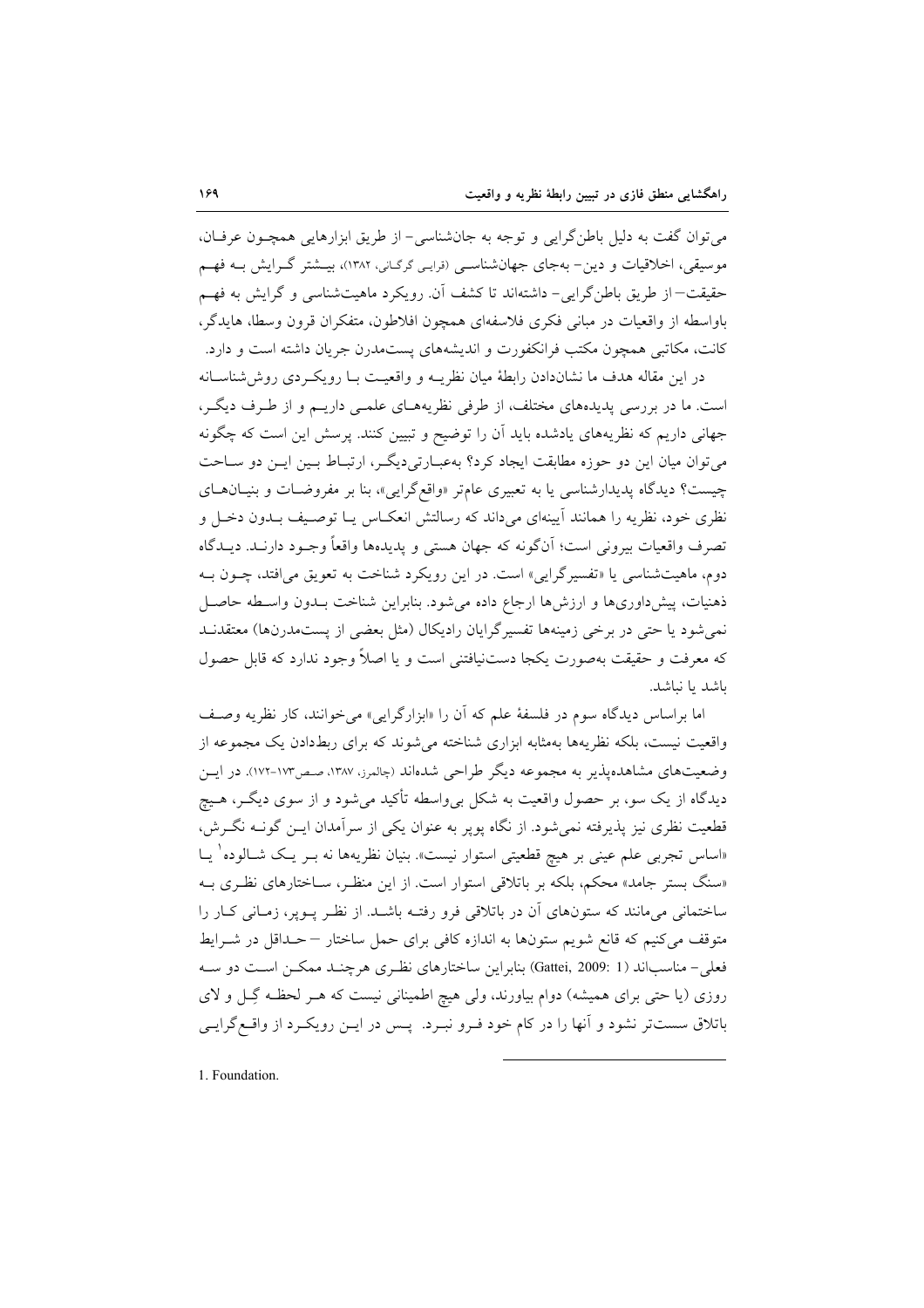محض فاصله گرفته می شود؛ همچنانکه از تفسیرگرایی دوری گزیده می شود. بــه همــین دلیــل می توان آن را به عنوان یک سنتز حداقلی میان دو دیدگاه پیش گفته در نظر گرفت.

اما در این مقاله تلاش می شود دیدگاه بدیلی بر مبنای «روش شناسی منطق فازی» در مورد نسبت میان نظریه و واقعیت عرضه گـردد. در روششناسـی منطـق فــازی از قطعیــتگرایــی و جزمیتگرایی موجود در رویکرد واقع گرایی، از شکاکیتمحوری ابزارگرایـان، و از بـسیاری از بهتعویقانداختنهای شناختی و ارجاعهای بردلیل موجود در رویکرد تفسیرگرایی اجتنـاب می شود. اساس منطق فازی بر این اصل استوار است کـه نـه مـی تـوان بـا قاطعیـت در مـورد پدیدههای جهان هستی حکم داد، نه میتوان دربارهٔ آنها شک کرد، و نـه مـی تـوان واقعیـت را انکار کرد و آن را به ذهن ارجاع داد که در مورد آن قضاوت و پیشداوری کند، بلکه «پدیدههــا به همان اندازه كه قابليت شناخت دارند، واقعيت دارنـد». بنـابراين نظريــه در ايــن رويكـرد از یکسو، نوعی ابزار شناخت است و از سوی دیگر، خود می تواند حاصل شناخت باشد.

سازماندهی تحقیق در این مقاله به این صورت است که ابتـدا تـلاش مـیکنـیم دو جریـان اصلی در روششناسی یعنبی «پدیدارشناس*ی او*اقعگرایی» و «تفسیرگرایی» را بـا رجـوع بـه اندیشههای متفکران آنها توضیح، و نسبت میان نظریـه و واقعیـت را از منظـر هـر کـدام نـشان دهیم. سپس ابزارگرایی به عنوان سنتزی حداقلی میـان دو دیـدگاه یادشـده بررسـی مـیشـود. همچنین در مرحلهٔ بعد دیدگاه بدیلی بر اساس «روششناسـی منطـق فـازی»، بـههمـراه شـیوهٔ برخورد آن با نوع رابطهٔ میان نظریه و واقعیت ارائه میگردد، و سرانجام در قسمت نتیجهگیری، بهرهها ونتايج تحقيق ارائه مى شود.

## يديدارشناسي/واقعگرايي

در این تحقیق وقتی از پدیدارشناسی/واقعگرایی بحث میشود، بیشتر یک مفهوم فلسفی از آن مدنظر است كه از فلاسفهاى همچون فيلسوفان ملطى (در قالب تبيين علت و معلـولى وحـدت وجود) شروع، و با ارسطو ساخته و پرداختـه مـیشـود (در قالـب ذاتگرایـی، عقـلگرایـی و استقراگرايي)، بيكن (حول علمباوري مكانيكي) و دكارت (در قالب شكگرايي يقين باورانه) آن را توسعه میدهند، هابز و لاک از قسمتی از آن (تجربهگرایی) برای درانداختن فلسفهٔ اجتماعی و سیاسی خود استفاده میکنند، هوسرل (با ذاتباوری پدیدارشناسانه) از طریق مفهوم پدیدارشناسی جان تازهای به آن می بخشد و پوزیتیویستهای منطقی (در قالب عینیتگرایسی تجربي) آن را به صورت فراگير گسترش ميدهند. باوجود تمام تفاوتهايي كه ميـان اشـخاص و مکاتب یادشده وجود دارد، همه در یک ایـدهٔ اساسـی متفـقالقـول|نـد و آن ایـن اسـت کـه «واقعيتي مستقل از دريافت حسى و شناخت فكرى انـسان وجـود دارد»؛ اعـم از اينكـه كـسى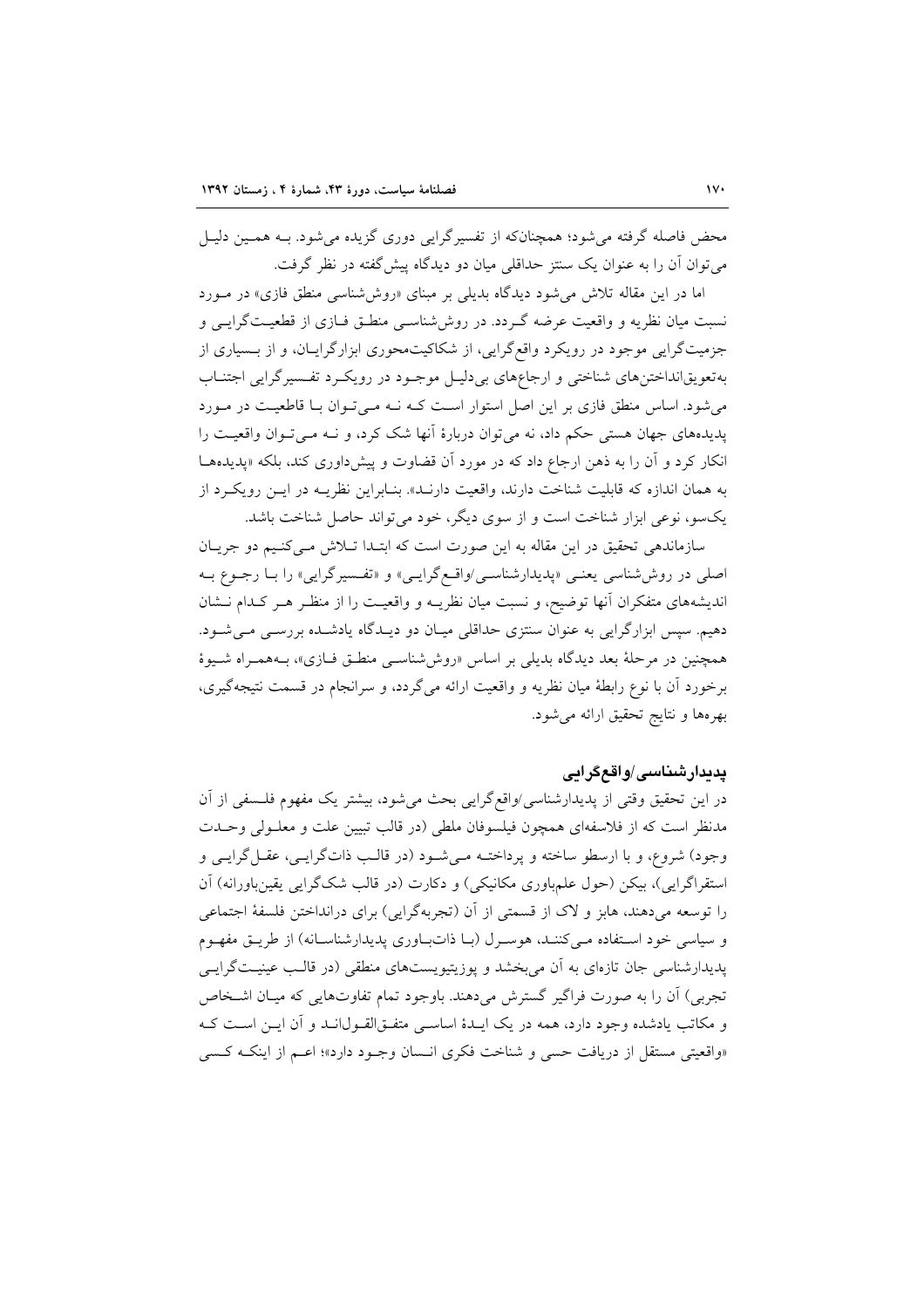بهدنبال کشف آن باشد یـا نباشــد. در ایــن دیــدگاه جهــان هــستی دربر گیرنــدهٔ مجموعــهای از ساختارهای شناسایی نشده اما قابل شناسایی است که مستقل از هر گونه تلاشی بـرای شــناخت أنها، وجود دارد. در این رویکرد، فیلسوف یا اندیشمند خوب کسی است که قبل از شـروع بـه كنكاش دربارهٔ معرفت و حقیقت، با واكسن «خـود تخلیـه كـن» خـویش را از افتـادن بـه دام پیش داوریهای ذهنی و داوریهای ارزشی واکسینه کند و با ذهنی شبیه لوحی سفید و نانوشته قدم در راه اکتشافات علمی بگذارد (برایان فی، صص۲۹۲–۲۸۵).

به همین دلیل، واقع گرایان در هستی شناسی خود کشش به سوی شناخت وجودهایی دارنــد که دارای اصالت عینی هستند. در معرفتشناسی بدون معطلی سراغ ابژه مـیرونـد و آن را بـه صورت بلاواسطه و جدای از سوژه جستوجو میکننـد. در روششناسـی، ابزارهـای تجربـی (همانند مشاهده و آزمایش) یا استدلالهای عقلی بدیهی را برای رسیدن بـه شـناخت دقیـق و صريح انتخاب مي كنند. با اين وضعيت، آنها فرض مي كنند كه نظريههايــشان در تنــاظر بــا امــر واقع قرار دارد و یا اینکه هستیهای نظری نظریهشان همچون أیینهای واقعیتهـای موجـود در جهان هستي را انعكاس مي دهند (چالمرز، ١٣٨٧، صص١٧٧-١٧۶).

بنابراين در اين ديدگاه وقتي از رابطهٔ ميان نظريه و واقعيت بحث مي شود، بايـد «نظريـة تناظری صدق» به عنوان یکی از مراکز ثقل اصلی این تفکر بررسی شود. ایـن نظریــه ریـشه در اندیشههای مکتب پوزیتیویسم منطقی دارد که با هدف اعلام مرگ متافیزیک و ارائـهٔ سـاختار جدیدی برای معرفتهای بـشری، مـسئلهٔ معنـیداری را مطـرح نمـود (حسینی شـاهرودی، ۱۳۸۲). براساس نظرية معناداري، معناي يک قضيه يا بهوسيلة منطق تعيين مي شود يا بهوسيلة تجربه. به عبارت ديگر، تمامي قضاياي معنادار و معتبر نزد اصحاب «حلقهٔ وين»، يا تحليل<sub>ي</sub>اند يا تــأليفي. قضایای تحلیلی از طریق تحلیل معنای لغاتی که دربر دارند، شناخته میشوند و قضایای تألیفی، از طریق تجربه، تأیید یا ابطال می گردند (دشت بزرگی و لگنهاوزن. ۱۳۷۸).

شلیک'، بنیانگذار حلقهٔ وین و از پدران پوزیتیویسم منطقی، معتقد اسـت هــر چیــزی کــه گفته می شود باید قابلیت عینی و تحقق تجربی داشته باشد؛ درغیر این صورت باید مردود شده، بطلان اّن اعلام گردد (شامور، ۱۳۳۲). منظور از عینی بودن «تجربه پذیری همگانی»<sup>۲</sup> است؛ بــه ایــن معنی که کاوشی عینی و علمی است که همگان بتوانند به آن دسترسی داشته باشند تا آن را عیناً آزمایش و مشاهده کنند (سروش، ۱۳۷۹، ص۷).

از دیدگاه اثباتگرایان منطقی، دو نوع صدق می توانـد وجـود داشـته باشـد؛ یکـی، صـدق تحلیلی و دیگری، صدق تجربی. صدق تحلیلی مبتنی بر گزارههای زیر است: الـف) قــضایایی

- 1. Moritz Scelick.
- 2. Intersubjective Testability.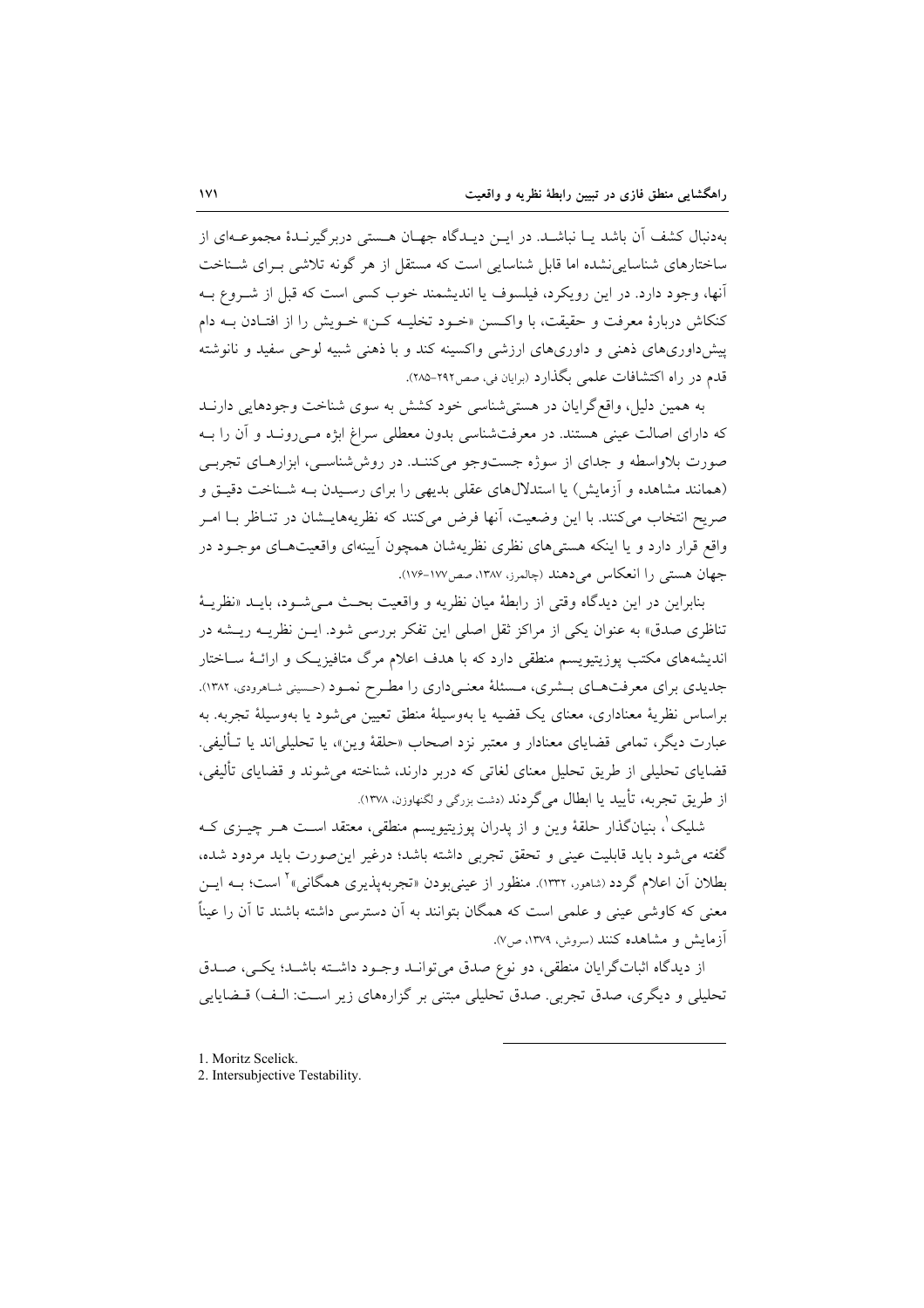که در تمام جهانهای ممکن صادق باشند (مثال: هیچ گربهای خر نیست)؛ ب) قـضایایی کـه از طریق تحلیل معانی واژگانی که دربر دارند، شناخته میشوند (مثـال:هـر متـأهلی دارای همــسر است)؛ ج) قضایایی که از طریق تعریف یا قراردادن مترادفی به جای مترادفی دیگر، بـه صـدق منطقی تبدیل شوند (مثال: خر یا حیوان است یا غیرحیوان) (دشت بزرگی و لکنهاوزن، ۱۳۷۸). درک صدق تجربي بسيار أسانتر است. جملهٔ «گنجشک روي درخت است» صـادق اسـت، اگـر بــا واقعیت تناظر داشته باشد؛ یعنی اگر در واقع گنجشک روی درخت باشد، و کـاذب اســت اگــر گنجشک روی درخت نباشد.

اينگونه مواضع فلاسفهٔ پوزيتيويسم منطقى نخست بدون توجه به علــوم اجتمــاعي اخــذ و صورتبندی شدند. در واقع، ابتـدا ایــن مواضـع بــهصـورت محـدود و مــشخص در بررســی چگونگی صدق و کذب گزارهها در علوم دقیقه کـه شـامل منطـق، ریاضـیات و علــوم طبیعــی (فيزيک، شيمي، زيستشناسي، و امثال آنها) مي شوند، حاصل شدند و پس از آن صورتبنـدي و شرح و بسط آنها به زبانی غیرتکنیکی و عامتر آغاز شد. انتقـال و ورود ایــن طــرز تفکــر بــه حوزهٔ علوم اجتماعی تأثیری عمیق و شگرف بر شـیوهٔ اندیــشهٔ متفکـران ایــن حــوزه بــهجــای گذاشت (زیباکلام، ۱۳۸۱). این تفکر پس از ورود به حوزهٔ علوم اجتماعی، خیلـی زود همــه جــا را تسخیر کرد؛ در واقع، پوزیتیویستها اینگونه القا کردهاند که دنیای اجتماعی نیز همچون دنیای فيزيكي، واقعي و مستقل از ذهن انسان است. الگوها و نظمهايي كه در جهان اجتمـاعي وجــود دارد مستقل از چگونگی برداشت از آنها یا تفاسیری که از آنها میشود، وجــود عینــی دارنــد و منتظرند تا بهوسیلهٔ ابزارهای مشاهدهٔ علمی «کشف» شوند (سیدامامی، ۱۳۸۴).

پوزیتیویستهای حوزهٔ علوم اجتماعی میگویند با این فرض کـار بررسـی علمـی را آغـاز کنید که جهان اجتماعی مستقل از زاویهٔ دید یا تفسیر ما، در عمل و بهگونهٔ واقعی وجود دارد و بايد ميان جهان واقعي و اّنچه دربارهٔ آن مي پنداريم، تمـايز قايـل شـد (سـيدامامي، ١٣٨۴). بنــابراين وقتی قضیهای مطرح شد، بیرسید چه راهی برای اثبات صدق و کذب آن به طریق تجربهٔ حسی وجود دارد. اگر هیچ راهی نبود، به مهمل بودن اَن قضیه حکم دهید. از این مبحث بــه یکــی از اساسی ترین مفاهیم در یوزیتیویسم منطقی یعنی «اصالت صدق و کذب» می رسیم که می توان آن را به عنوان سنگ بنای دیدگاه آنان برشمرد. آنچه صدق و کذب را مشخص میسازد و یـا بهعبارت دیگر معیار اصلی برای سنجش صدق و کذب است، تجربـه- بـا ابزارهـایی همچـون مشاهده و آزمایش- و یا منطق میباشد. از این منظر، نظریه «اَیینهٔ واقعیت» است و حقیقـت در تناظر با امر واقع قرار دارد. همچنین موضـوع شناسـایی، کـاملاً مـستقل از فاعـل شناسـا قابـل تشخیص و دستیابی است. با وجوداین، تبیینهای نظری نیز تـا جـایی کـه واقعیـت تجربـی را منعكس كنند، حقيقت دارند (مشيرزاده، ۱۳۸۶، صص۶-۵).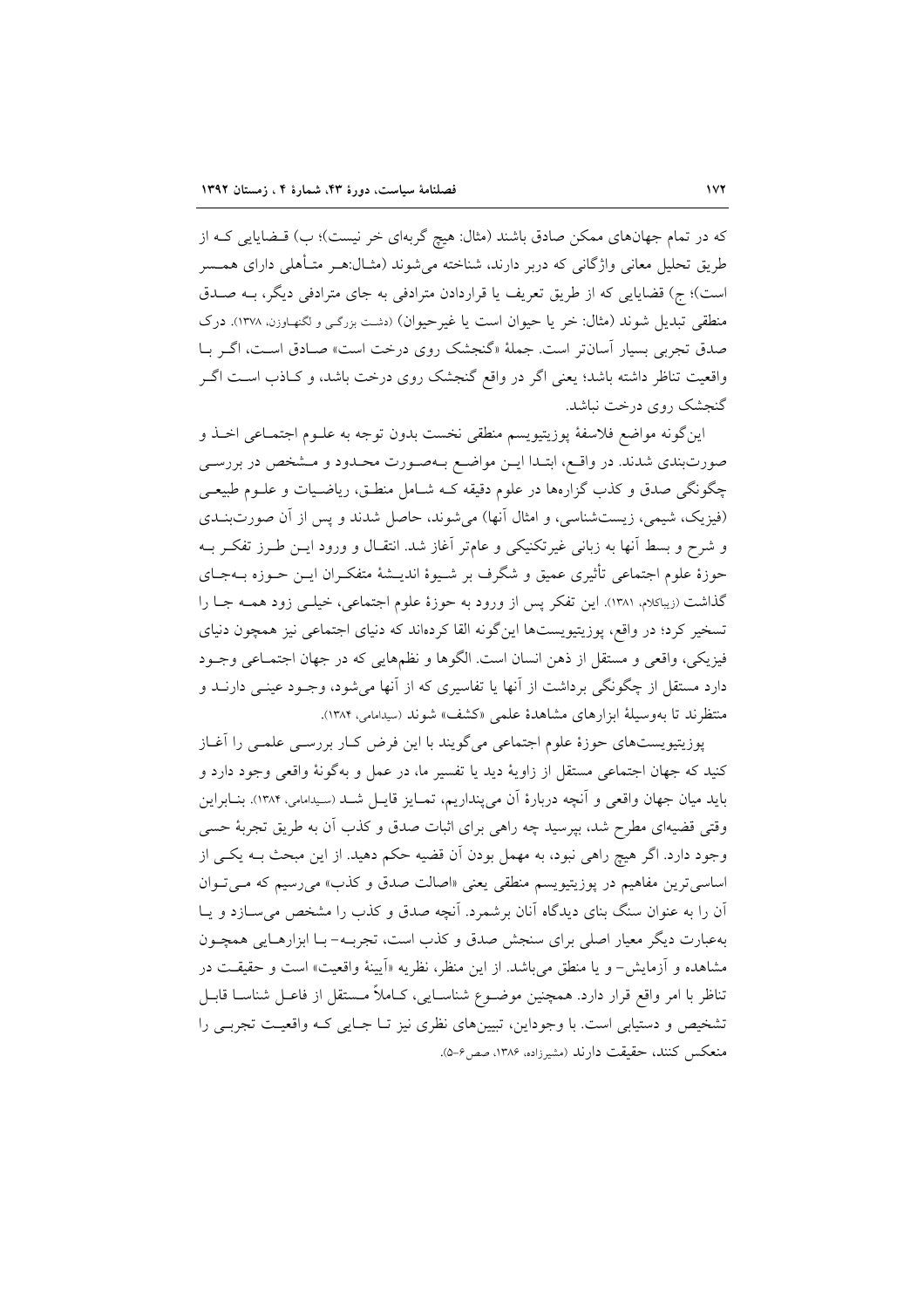در یک جمع بندی کلی می توان آموزههای واقع گرایسی را ایـن گونـه برشـمرد: هـدف علـم، کشف حقایق هستی است؛ هویتها و اشیای مشاهدهناییذیر را نمبی تبوان از شیمول شیناخت علمی بیرون انداخت، بلکه باید آنها را به گونهای حقیقی و بدیهی تفسیر کـرد کـه واقعیـت و وجود عینی پیدا کنند؛ «جهان مورد پژوهش علم، واقعیتی عینی است کـه مــستقل از ذهنیــت و اندیشهٔ آدمی وجود دارد»؛ گزارههای نظری باید با حقایق و واقعیتهای جهان خبارج مطابقت و سازگاری داشته باشند؛ عینی بودن صدق و حقیقتِ معرفت علمـی محـدود و محـصور بـه تجربه و مشاهده نمی شود، بلکه جنبههای مشاهدهناپذیر واقعیات را نیـز دربـر مـی گیـرد؛ امـور مشاهدهنایذیر واقعی و حقیقی «اظهارات معناداری دربارهٔ جهان طبیعی هستند و بنـابراین دارای ارزش صدقاند» (فتحيزاده، ١٣٨٩).

باوجوداین، در خصوص نسبت میان نظریه و واقعیت در دیدگاه واقع گرایی، می توان گفت نظریه و گزارههای نظری نتیجهٔ کشف واقعیات بیرونی-از طریق تجربـه و مـشاهده- هـستند؛ یعنی مشاهده و ازمایش به عنوان منـابع و ابزارهـای شـناخت، مقـدم بـر نظریــه و مفروضـات نظرياند. بنابراين نظريه نتيجهٔ واقعياتي است كه يا به لحاظ تجربي قابل حس، و يـا بــه طريــق منطقی، مستند، شفاف و غیرقابل تفسیر باشند. در ادامه سه دیدگاه ناقد واقع گرایسی را توضیح میدهیم و نسبت نظریه و واقعیت را از دیدگاه آنها بررسی میکنیم.

## تفسيرگرايي

تفسیرگرایی در این تحقیق در معنایی گسترده مدنظر است و شامل تمام فلسفهها و دیدگاههایی می شود که فرآیند رسیدن به شناخت را با ارجاعدادن حقیقت پدیدهها و واقعیتهـای ظـاهری جهان هستی به منشأی لایزال، تجارب پیشینی سوژهٔ نیتمند و یـا برسـاختگی۵حـای معنــادار از موضوعي بي،معنا و بدون حقيقت اصيل، بهتعويق مي|ندازند. بنابراين پـارادايم تفـسيرگرايي در این معنی شامل طیف گــستردهای از تفکــرات فلــسفی از مُثَــل ٖبــاوری افلاطــون؛ تأویــل گرایــی اصلاح گران مـذهبي؛ هرمنوتيـک شـلايرماخر، هايـدگر، ديلتـاي و گـادامر؛ بـازيهـاي زبـاني ويتگنشتاين؛ ايدئاليسم معنامحور و ذهن.مبناي كانت تا يوزيتيويسم.ستيزي مكتب فرانكفـورت؛ عدالتگرایی خاص راولز؛ نگاه نقادانهٔ هابرماس به ابزارگرایی اندیشهای مدرنیته؛ ساختارشکنی پستمدرنهایی همچون فوکو و دریـدا و در نهایـت خودانکـاری بودریـار را دربـر مـیگیـرد. ویژگی تقریباً مشابه همهٔ این متفکران و دیدگاههای آنـان، همخـوانی نداشـتن بـا واقـع گرایـی فلسفی و علمی است. بنابراین تفسیر گرایی به عنوان راهی دیگر در علوم اجتمـاعی بـر ابـزاری متفاوت – عمدتاً ذهنی و غیرمادی– در رسیدن به معرفت تأکیـد دارد. در ایــن دیــدگاه، نظریــه معمولاً مقدم بر شناخت و در واقع ابزاری است بـرای تــسهیل شــناخت. در حــدی افراطــی تــر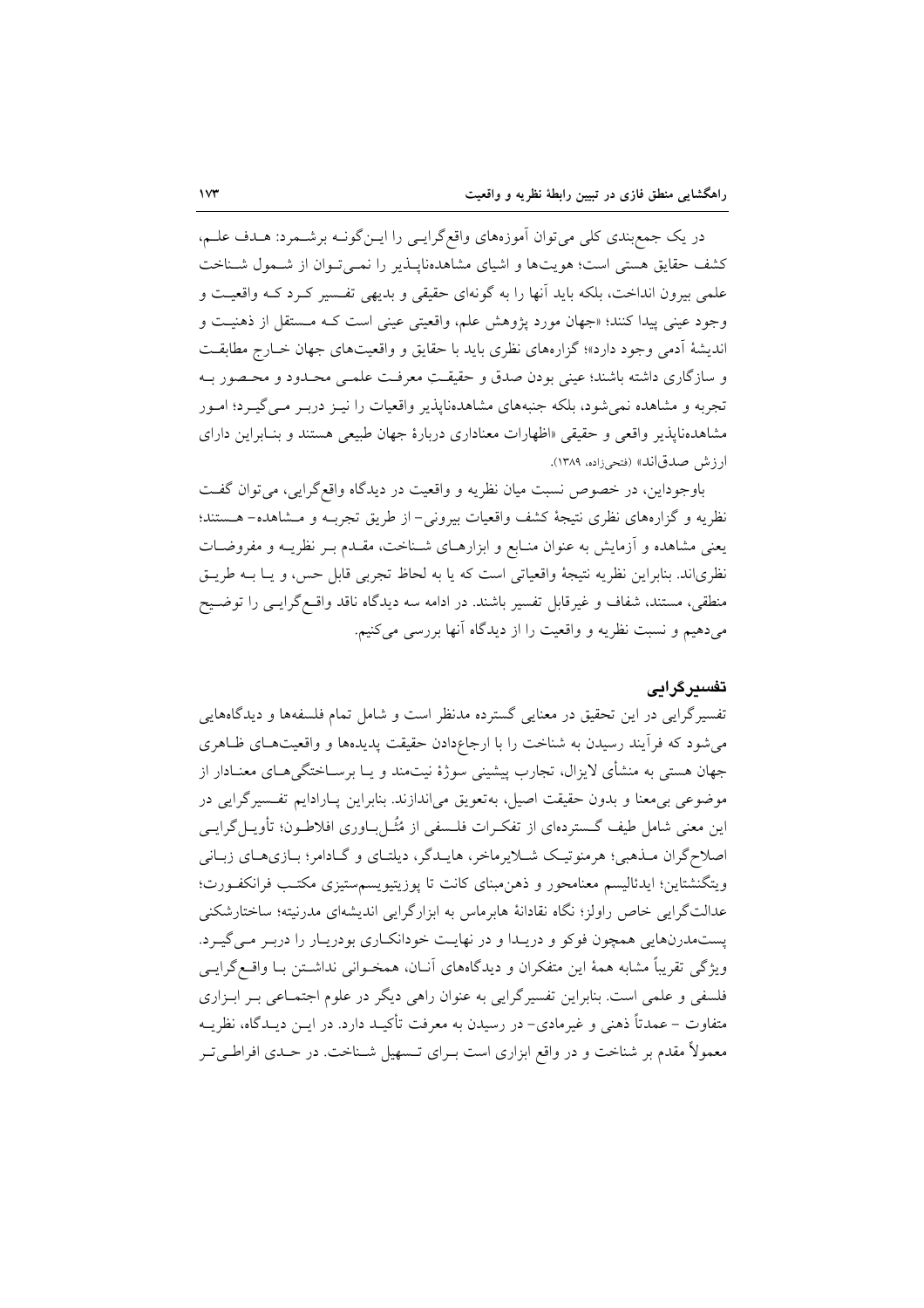گزارههای نظری برساختههایی هستند برای فهم و درک بهتر جهان پیرامون بهمنظـور رهـایی از لاادري گري شناختي.

از نظر تفسیرگرایان، رابطهٔ میان نظریه و واقعیت مبتنی بر تناظر نیست. مدرک بدون واسطه به مدرک دست نمی یابد؛ پس شناخت بدون واسطه حاصل نمـی شـود. ذهنیـت، نیـتمنـدی و زمینهمندی، عناصری غیرقابل تفیک از سوژه یا کارگزار هستند؛ بنابراین، وقتی سوژه بـه محـیط مراجعه می کند، نمی تواند پیش داوریها و ذهنیت ناخودآگاه خود را در فرآیند کـسب معرفـت نادیده بگیرد. در چنین شرایطی شناخت بدون داوریهای ارزشی، دستنیافتنی است. پیـروان رويكرد تفسيري، واقعيت اجتماعي را يك «برساخته» ` مي دانند كه در جريــان تعامــل انــسانهــا تحقَّق مي يابد. به گفتهٔ هربرت بلومر، از بنيانگذاران مكتب جامعهشناختی كنش متقابل نمادين، معانی ای که در جریان کنش متقابل اجتماعی میان افراد و گروههای مردم پدید می آیند، سـازندهٔ «واقعیتهایی» هستند که در جهان اجتماعی در عمل تجربه می شوند. ازآنجا که این واقعیتهـا با چگونگی اَفرینش معنا از سوی انسانها پیوند دارد، پس چیزی نیست جـز تفـسیری از میـان تفسیرها یا تعریفی از میان تعریفهای گوناگون (سیدامامی، ۱۳۸۴).

برای توضیح بهتر این مبحث از مقاله، بـهنظـر مـی(سـد ارائـهٔ یـک تقـسیمبنـدی سـاده از تفسیرگرایان راهگشاتر باشـد. بـه همـین دلیـل مـا آنهـا را بـه چهـار گـروه تقـسیم مـیکنـیم: تفسيرگرايي حقيقتباور (مثل افلاطون)؛ تأويل گرايان يا هرمنوتيستها(مثل هايدگر و گـادامر)؛ تفسيركرايان انتقادى (مثل فيلسوفان مكتب فرانكفورت)؛ و تفسيرگرايي پستمدرن (مثل فوكـو و بودریار). همچنین دیدگاه نسبیگرایی روششناختی کوهن و اندیشهٔ ضد روش فایرابنـد نیـز ازآنجا که آنتی تزهای رویکرد ابزارگرایی محسوب میشوند، بـه عنـوان دو دیـدگاه مـستقل در پایان قسمت مربوط به توضیح دیدگاه ابزارگرایی به صورت مختصر بررسی میگردند. بنابراین در ادامه به ترتیب دربارهٔ اندیشههای چهار دستهٔ یادشده بحث می شود.

در واقع همانگونه که گفته شد، ریشهٔ تفکر تفسیرگرایی را باید در اندیشههـای فیلـسوفانی همچون فیثاغورث و افلاطون پی گرفت. افلاطون در تمثیل معروف «غار» معتقـد اسـت آنچـه انسانها به عنوان امر حقیقی می پندارند، در اصل «سایههای حقیقت» هستند؛ نه خـود حقیقـت (مک دونالد و فوردا، ۱۳۵۲). مصلحان دینی نیز با بیان اینکه هرکسی می تواند بدون واسطه بـه فهـم و تفسیر متن کتاب مقدس بیردازد، بنیانگذار نوعی تفکر هرمنوتیکی یا تأویــل گرایــی شــدند کــه بعدها در تفکرات فیلسوفانی همچون شلایر ماخر، هایدگر، دیلتای و گادامر نمود مشخص تر و تکامل یافتهتری یافت. بههر حال، این دیدگاه در میان اندیشمندان و فلاسفه مختلف ریشه دوانـد تا اینکه از آن بهشدت علیه تفکر روشنگری و خردباوری مدرن استفاده شد.

1. Constructed.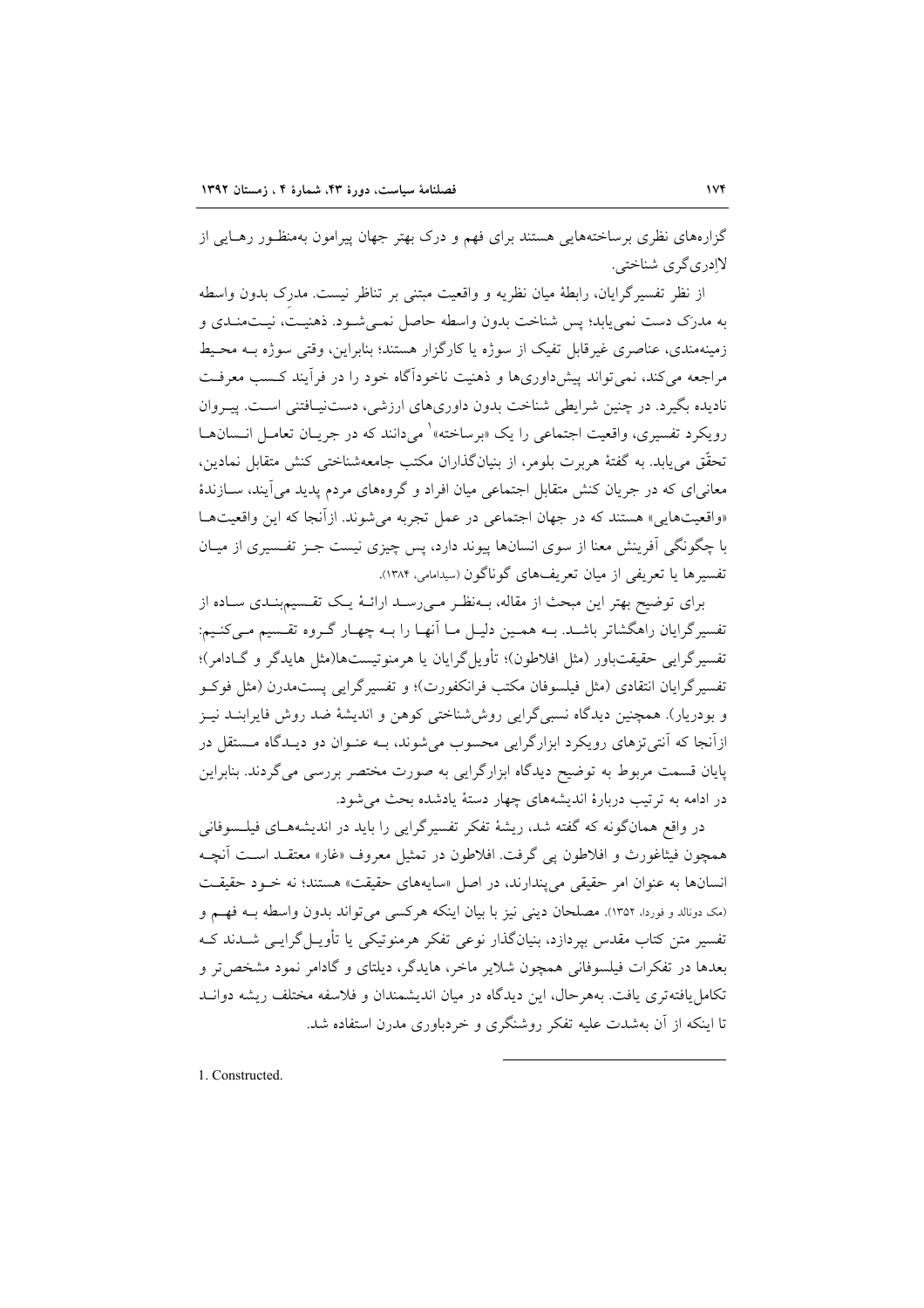هرمنوتیستها به این باور روی آوردند که نباید به دنبال دستیابی به شناخت قطعی و یقینی و بداهت عيني بود. از نظر آنها «فهميدن» ملازم با «حقيقت»است؛ يعني هر جا واقعهٔ فهم اتفاق افتد، «حقیقت هستی» آشکار شده است. گادامر پا را از این هم فراتر میگذارد. از نظر وی میان فهم درست از نادرست تفاوتی وجود ندارد، بلکه هر فهمی خود «حقیقت» است، زیـرا در هـر فهمی چیزی آشکار شده است (رمبری، ۱۳۸۴). در میان هرمنوتیستها، دیلتای با این استدلال ک «غیاب استناد به تجربهٔ انسانی» صفت بارز علوم طبیعی است، میان نوع درک و فهـم در علــوم انسانی و علوم طبیعی تمـایز قایـل شـده اسـت(جـوادی، ۱۳۸۹). هایـدگر بـا ایـستادگی در برابـر ذاتگرایی شناختی استاد خود (هوسرل)، به تقدم فهم بر شناختْ حکم داد و بر آن شد که «مــا فهمی از وجود داریم و هدف تأویل آشکارساختن پیشفهمی است که ما پیشاپیش از هستی در جهان خود داریم» (فتحی، ۱۳۸۷). از نظر او فلسفهٔ حقیقی فلسفهای است کـه در جـستوجـوی معناي هستي باشد. اين جستوجو تنها بــا تحليــل يديدارشناســانه دازايــن` يــا وجــود انــساني امکانپذیر است، که در عین حال، تحلیلی هرمنوتیکی است.

هرمنوتیستها بر اهمیت زبان در فهم جهان نیز تأکید ویژمای دارند و این در دیدگاه گادامر نمود برجستهتری دارد. وی معتقد است فهمی نیست مگر به وساطت زبـان<sub>. «زب</sub>ـان جنبـهٔ عــام همهٔ فهمها است». فهم، پدیدهای زبان مند بهشمار می آید. بنابراین میـان زبـان و فهـم رابطـهای عمیق حاکم است؛ بهگونهای که اگر زبانی نباشد، فهمی رخ نمی،دهد و از آنجا کـه هرمنوتیـک دانش تأویل متن است، تنها پیشفهم موجود برای هرمنوتیک، زبان است. گادامر ایــن رابطــه را «بازی زبانی» نام نهاده است (پهلوان و حسینی شاهرودی، ۱۳۸۶). البتــه نکتــهای کــه نبایــد از نظـر دور داشت، این است کـه در نگـاه هرمنـوتیکی، تجربـه، حـس و عقـل کـه مبنـای روششناسـی واقع گرایانه دکارتی است، لزوماً زیر سؤال نمیرود، بلکه فهم انسانی به عنـوان مبنـای عمـل او در کنار دیگر قوای شناختی یعنی حس و عقل، ماهیتی هستی شناسانه می یابد. در ایـن دیــدگاه، فهم متن از منظری تفسیری صورت میپذیرد و به این وسیله هرگز نمیتوان از فهمـی واحـد، برطرف و مستقل سخن گفت؛ چراک ببر حسب موقعیتهای زمانی و مکانی مختلف، ذهنیتهای متفاوتی شکل گرفته که در فهم متن مؤثر است (رهبری، ۱۳۸۴).

هابرماس به عنوان یکی از تأثیرگـذارترین اندیــشمندان معاصـر در حــوزهٔ فلــسفه و علــوم اجتماعی، استدلال میکند که تسلط پوزیتیویسم بر علوم اجتماعی، به دلیل اینکه تمایل دارد تا همه مشکلات بشر را بهمثابه مسائل تکنیکی ببینـد و بـرای حـل ایـن مـشکلات راهحـل۱مـای تكنيكي ارائه دهد، مسئلهساز بوده است (Diez and Steans, 2005). از نظر هابرماس، يوزيتيويسم روشي است كه سبب «مثله كردن واقعيت اجتماعي، عدم درك كليت اجتماعي، كژديسه كردن

1. Dasein.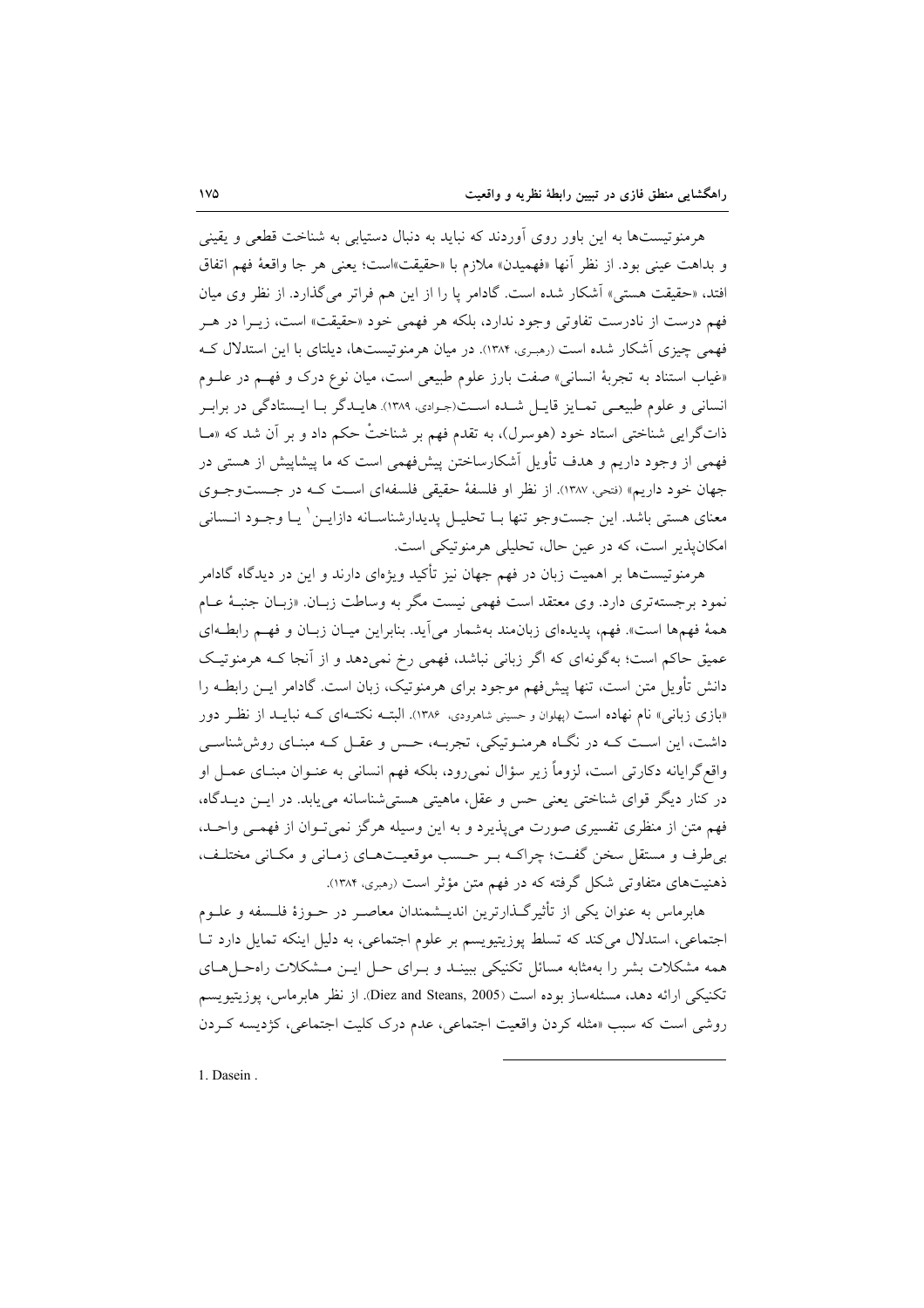دانش اجتماعی، و مهمتر از همه باعث کتمان واقعیت در جامعهٔ سرمایهداری پیشرفته می شود» (پولادی، ۱۳۸۳). تفکرات هابرماس بـه عنـوان نماینـدهٔ تفکـر تفـسیرگرایی انتقـادی بـههـیچوجـه براندازانه نیست، بلکه برعکس، انتقاداتی است برای اصـلاح و تکمیـل پـروژهٔ ناتمـام مدرنیتـه (Habermas, 1983, 3-15)

برخلاف این طرز فکر، پستمدرنها از مدرنیته فراتر می روند و با نگاهی سلبی، نقـدهای ویرانگرانهای به مدرنیته و پوزیتیویسم وارد میکنند. هرچند میتوان گفت ایـن نگـاه سـلبی و نقدهای ویرانگر در قالب شالودهشکنی با فیلسوفانی همچون نیچه آغاز می شود، اما باور بر این است که میشا ٍ فوکو شروعکنندهٔ ساختارشکنی، دریدا سـرآمد اَن و بودریـار شـلیککننـدهٔ تیـر خلاص به سمت فراروایتها و نمادهای مدرنیته است. فوکو فیلسوفی است که می توان گفت تقریباً علیه تمام معرفتشناسیها و روششناسیهای پیش از خــود قیــام کــرد. دغدغــهٔ اصــلـی فلسفهٔ فوکو، پردهافکنی از فریبهای تاریخی در زمینهٔ تکامل و پیشرفت دانش انسانی و مقابله با سوژهپردازی دکارت بوده است. اینگونه نگـرش۵هـا وی را بـه حکـمدادن بـه «مـرگ سـوژهٔ فلسفي» و بي موضوعي علوم انساني در دنياي مدرن رهنمون كرد (حقدار، ١٣٧٧). فوكو تحت تأثير نیچه، به حقیقت بیرونی و مستقل از شرایط تفسیری و تاریخی اعتقادی نـدارد. درواقـع هـدف دیرینهشناسی وی کشف شرایط پدیداری و وجـودی گفتمـان- سـخن و انتـشار آن در سـطح جامعه و مناسبات اجتماعی است (قادری، ۱۳۸۹، ص۱۶۲). قدرت در اندیشهٔ فوکو عامل تعیین کننــدهٔ تغییرات تـاریخی اسـت و در همـه سـطوح و زوایـای اجتمـاعی گـسترده اسـت. وی اندیـشهٔ پوزیتیویستی را علت اصلی محصور شدن انسان در چارچوبهای متعـدد قــدرت مـیدانــد. از نظر فوکو، پوزیتیویسم سلاحی است در زرادخانههـای دیـوانسـالاران، کـه آنهـا بـهوسـیلهٔ آن سوژههای خود را بهنجار و رام میکنند (فی، برایان، ۱۳۸۹، ص۲۸۶).

در پست مدرن بودنِ میشل فوکو تردید وجود دارد. برخی ها به دلیـل نقـدی کـه فوکـو بـر عصر روشنگری وارد میکند، وی را فیلسوف و اندیشمندی پست مـدرن مـیداننـد. امـا «ژان بودریار» یکی از تئوریسینهای اصل<sub>ی</sub> پستمدرنیسم است. به اعتقاد وی «بشر، امـروز قطعـاً در وضعیت پسامدرن بهسر می برد». اندیشهٔ بودریار مبتنی بر بی|عتقادی و نداشتن ایمان به هر نوع حقيقت يا- به تعبير أو- هر گونه «روايت كلان» يا «فراروايت» است. وي معتقـد اسـت ميـان تصویری که رسانهها و علوم از جهان ارائه می۵هند با واقعیت عینی، گسستگی آشکاری وجـود دارد؛ بهگونهای که «وانمودههای وهمآلود بی ارتباط بـا واقعیت» بـه عنـوان واقعیـت بازنمـایی میشوند (زرشناس، ۱۳۸۴). به باور بودریار، جوامع امـروزی چنـان در عرصـههـای وانمـودههـای <sup>۱</sup> تخیلی، تصویرسازیهای رسانهای و الگوهای مصرفی غـرق شـدهانـد کـه ارتبـاط خـود را بـا

1. Simulation.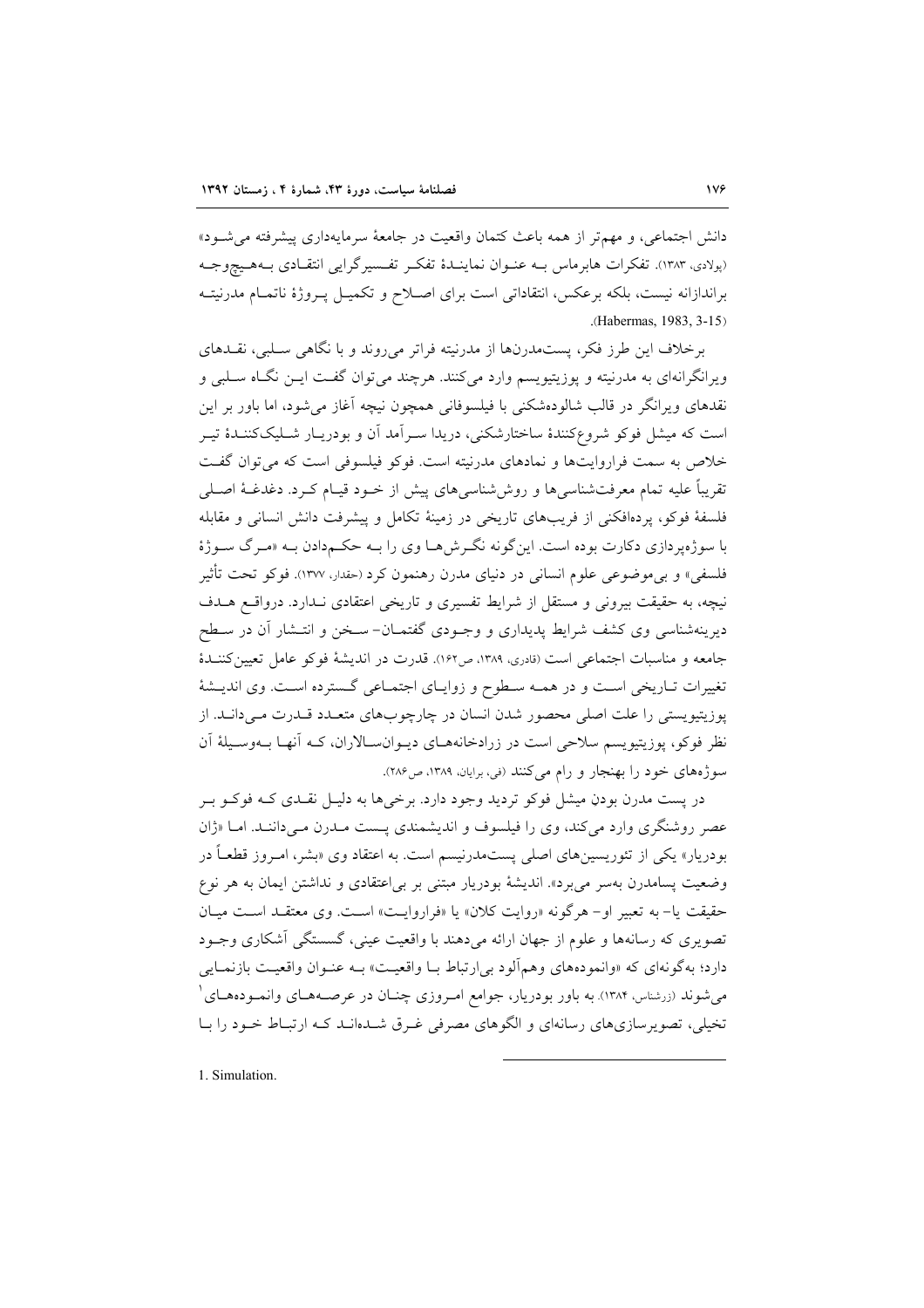واقعیت از دست دادهاند (فلوگا، ۱۳۸۶). نشانهها بی معنا شدهانــد و صــحنهســازیهــای رســانهای و توهمات جاي واقعيات را گرفتهاند. بودريار رهيافتي با عنوان «اقتـصاد سياسـي نـشانه» مطـرح کرده که بر این اساس استوار است کـه در دنیـای پـستمـدرن تبلیغـات و پروپاگانـدا باعـث شکل گیری انبوهی از نشانهها و الگوهـای مـصرفی و تجـاری در تمـام حـوزههـای اقتـصادی، سیاسی، فرهنگی، ایدئولوژیکی و... شده، که این خود سبب رواج زبـانهـای متفـاوت تـودهای شده است (بودریار، ۱۳۸۸). از نظر وی، شناخت واقعیت حقیقی در عصر پستمدرنیسم غیرممکن است، چون «چیرگی واقعیت مجازی مرز میان واقعیت و عدم واقعیت را آشـفته سـاخته اسـت بهگونهای که هیچگونه حد و مرزی بهچشم نمیخورد» (ضیمران، ۱۳۸۲). رویک رد نفـی و انکـار حقیقت و واقعیت بودریار تا جایی پیش می رود که حتی وجود خود را نیز انکار می کند «بیایید مزه انکار کردن را بچشیم، انکار همه چیز، حتی خود را» (گیلاسیان، ۱۳۸۶).

بههرحال، در یک جمع بندی کل<sub>ی</sub> از «پارادایم تفسیرگرایی» و دیدگاه آن در خصوص رابطهٔ میان نظریه و واقعیت، می توان گفت از افلاطون حقیقت باور گرفته تا بودریار خودانکار، همـه بهگونهای مشابه-ولو بهلحاظ شکلی و ظاهری- تجربـهگرایـی و اتکـای مطلـق بـه حـسهـای پنج گانه در رسیدن به حقیقت را انکار میکنند. به این ترتیب می توان نتیجه گرفت کـه در ایـن پارادایم بزرگ و آشفته، نظریه تنها ابزاری برای فهم و تفـسیر جهـانی اسـت کـه مـا بـا زدودن داوریهای ارزشیِمان نمیِ توانیم بـه آن دسـت پیـدا کنـیم. همـانگونـه کـه رابـرت کـاکس از صاحب نظران دیدگاه انتقادی در روابط بین الملل میگویـد: «نظریــه همیـشه بـرای کـسی و در خدمت هدفي است» (Cox, 1981, 128)؛ به اين معنا كه نظريه وسيله يا روشي است بـراي درك واقعت و بازتوليد و تغيير آن.

### ابزارگرایی

طرفداران این رویکرد، عمدتاً ساختههای نظـری را تنهـا بــه منزلــهٔ ابــزار پــیش بینــی ارزیــابی مي كنند؛ نه برحسب دو مقولهٔ صدق و كذب (Lakatos, 1970: 95). به عبــارتي ديگــر، نظريـــهـمــا «معین می کنند که به دنبال چه باید گشت و یدیدهها را در چه قالبهایی باید ریخت» (سروش، ١٣٧٩، ص١١). در همين خصوص كارل هميل مي گويد، هدف نظريــه تبيـين نظــمهـا و شـناخت دقیقتر و عمیقتری است که در بررسی پدیدهها بـه صـورت قـانونهـای تجربـی بیـانشـدنی درآمدهاند (همیل، ۱۳۶۹، ص۸۷). در همین نقطه است که طرفداران این رویکرد از واقع گرایبی یـا یوزیتیویسم تا اندازهٔ زیادی فاصله می گیرند، و همین امر شباهت کوچکی را میان آنها و دیدگاه تفسير گرايي- ولو به لحاظ شكلي- در زمينهٔ رابطه ميان نظريه و واقعيت باعث مي شود.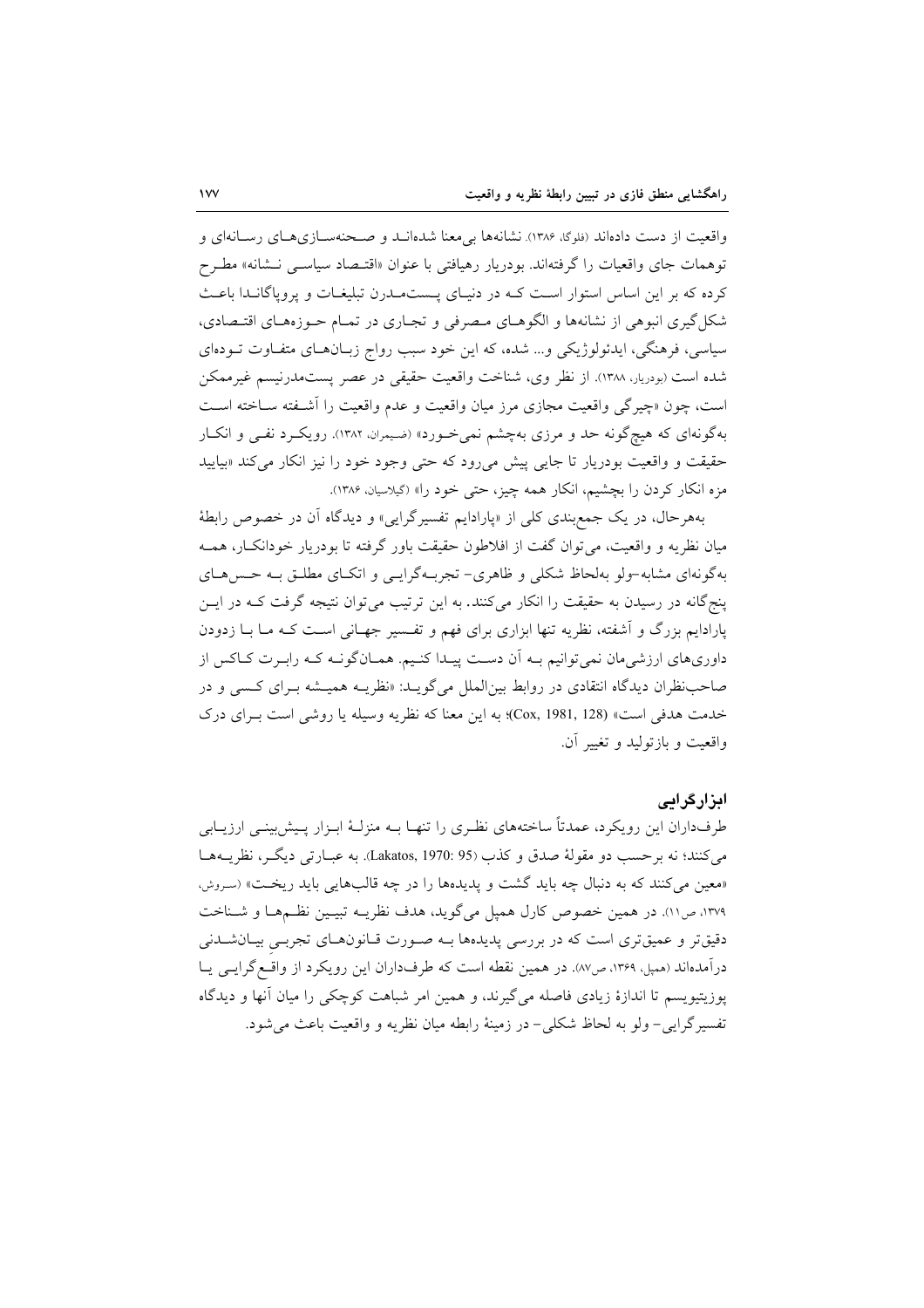واقع گرایان، ابزارگرایی را در بسیاری از موارد می پذیرند و حتی خود نگاه ابزاری به نظریــه را مدنظر قرار میدهند، اما ابزارگرایان قسم اول دیدگاه واقع گرایان را رد می کنند؛ یعنی آنها این نظر را قبول ندارند که هرچه شواهد موافقْ انباشت بیشتری یابد، احتمال درستی نظریه بــه اوج می رسد. بنابراین «شخصی که خود را واقع گرای علمی می داند، می تواند رهیافت ابزارگرایانه را در بعضی مراحل خاص از بحثهای علمی در مورد برخی نظریات و مباحث نظری برگزینــد» (وارل، ۱۳۸۴)؛ درحالی که یک ابزارگرا لزوماً به تمامی مفروضات هستی شناسانهٔ واقع گرایی دربارهٔ نظریه و ساختارهای نظری پایبند نیست. ابزارگرایی را می توان نوعی شکانگاری در مباحث واقع گرایی علمی دانست. روش شناسی کارل یویر در همین راستاست. یویر بنیانگذار دیدگاهی است که در آن مفروضات هستی شناسانهٔ واقع گرایی علمی محض، نقش حاشـیهای دارنـد. وی «ابطالگرایی» <sup>۱</sup> را جایگزین اثباتگرایی یوزیتیویستهای منطقی کرده است.

یو یر در روش شناسی، کار خود را از نقد استقرا آغاز میکند. او استدلال هیــوم را مبنــی بــر اینکه استقرا منطقاً نمی تواند صدق گزارههای کلی تجربی را بهاثبات برسـاند، کـاملاً مـی2پـذیرد (اکبری، ۱۳۸۲). بنـابراین از بحـث اثبـات نظریـههـا دسـت برمـیدارد و تـلاش مـیکنـد نـوعی روششناسی برای علم طراحی کند که در آن قیاس، آزمونپذیری و استحکامسازی بـهجـای اطمينان و قطعيت بنشيند و از متافيزيک- باوجود نفـي نـشدن آن- دخالـتزدايـي (محـدود و محصور کردن آن به قلمرو تخیل) شود (2 :Gattei, 2009). براین اساس، نظریههـای علمـی از راه مشاهدات مکرر و بر رویهم انباشتن آنها بهدست نمی آیند، بلکه نظریـهپـردازان و دانـشمندان آنها را با آزادی تمام حدس میزنند. تجربه نقش اصلی خـود را در تولیـد ایـن حـدس۱مـا و گمانها ایفا نمی کند، بلکه نقش کلیدی تجربه و مشاهده بهآزمایش گذاشتن این گمانهاست. از نظر پویر، مشاهداتْ نظریههای ما را اثبات نمی کنند، بلکه نقش اصلی آنها در ابطال حدس های نادرست ماست (اکبری، ۱۳۸۲). در روش شناسی ابطالگرایی، باور بر ایـن اسـت کـه «مـشاهده از سوی نظریه هدایت می شود»؛ به این معنـا کـه ارزشهـا و ذهنیـت انـسانی متغیـری اساسـی و انکارناپذیر در ارائهٔ حدس۵ای متهورانــه در خـصوص مـسائل و رفتارهـای مختلـف جوانـب متفاوت جهان ايفا مي كنند. يوير معتقد است علم با همين حــدس٥هــا و بعــد از آن، ابطــال آنهــا پیشرفت می کند. در این دیدگاه نظریـهای بـسیار مطلـوب اسـت کـه «دربـر گیرنــدهٔ بیــشترین اطلاعات دربارهٔ عالم طبیعت و در نتیجه بسیار ابطال پذیر باشد و هر گاه به بوتهٔ آزمـایش بـرده مي شود، ابطال نشود» (چالمرز، ١٣٨٧، فصل چهارم).

همانگونه که گفتـه شـد، در مقابـل ايـن رويکـرد سـه ديـدگاه ارائـه شـد: «روششناسـي برنامههای پژوهشی لاکتاتوش» «سیاختار انقیلابههای علمبی کیوهن» و «ضید روش شناسبی

1. Falsificationism.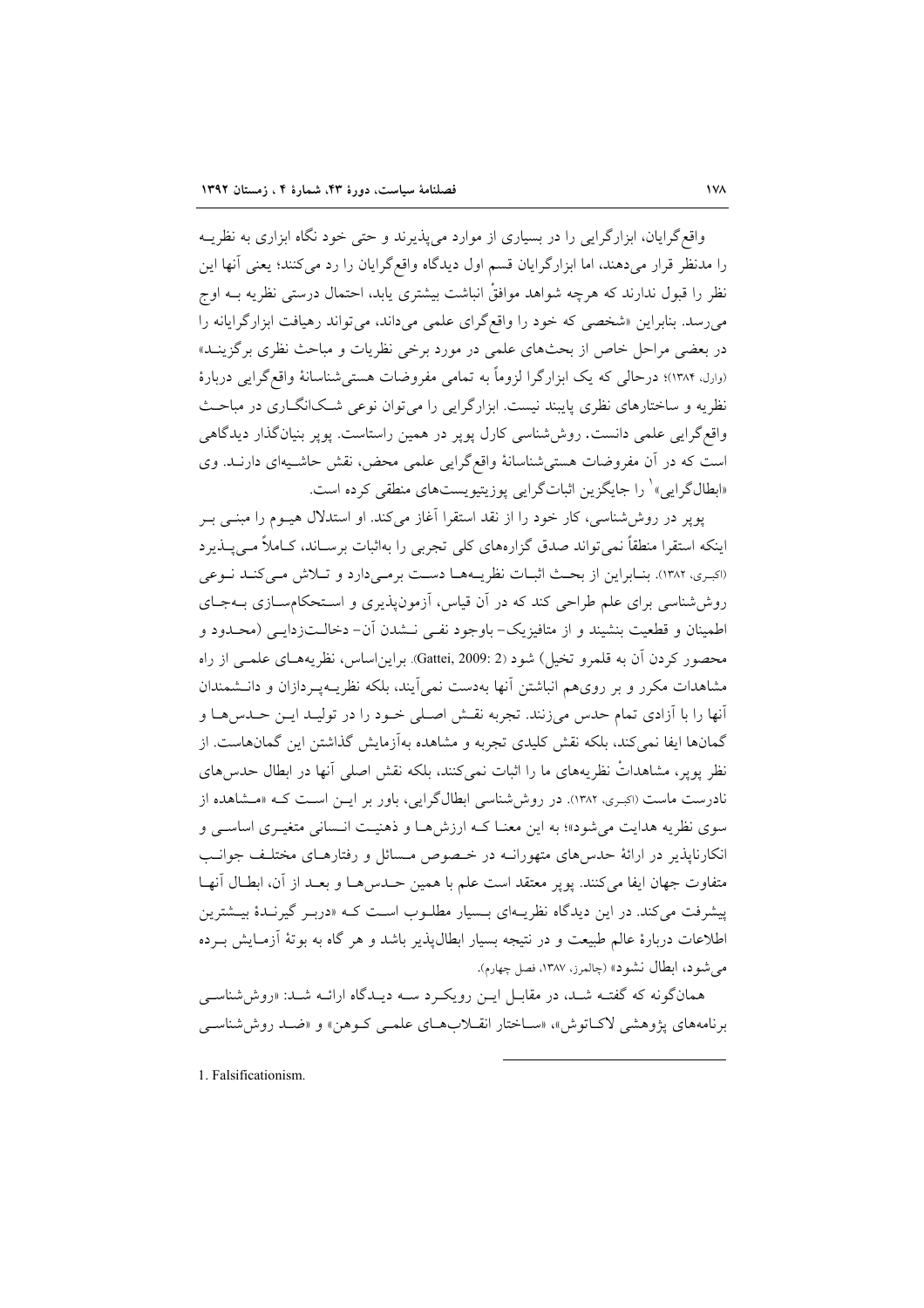فایرابند». اولی با رویکردی واقع گرایانه سعی در ارائهٔ نقـدی آرام و بـا نیـت اصـلاح گرایـبی در رویکرد ابزارگرایی داشت. دومی با دیدی نـسبی گرایانــه بــه قــصد هــشدار بــه ابزارگرایــان در خصوص معیارهای ارزیابی علمی نظریهها و شیوهٔ پیشرفت علـم در نظـر آنـان عرضـه شـد و سومی به نیت ویرانگری و براندازی کل واقعگرایی فلسفی و علمی و نیز ابزارگرایی ســاخته و ير داخته شد. اما حرف اينها چيست؟

دیدگاههای روششناسانه کوهن ارائه شد تا هـم اثبـاتگرایـی را زیـر سـؤال یبـرد و هـم ابطالگرایی را. کوهن در روششناسی ساختار پارادایمهای علمی، اصـل«اجمـاع اندیــشمندان» ْ هر حوزه را به عنوان منشأ شکل گیری پارادایمهــای متنــوع در علــوم مختلــف در نظــر گرفــت (Kuhn, 1972: 4). از دیدگاه وی هر پـارادایم حـاوی اسـتانداردها و قواعـدی اسـت کـه تمـام انديشمندان آن علم به آنها متعهدند (Kuhn, 1972: 11). كـوهن بحـث لاقياسـت<sup>٬</sup> يــارادايمهــا را مطرح کرد (Kuhn, 1972: 103)؛ به این معنی که قواعد و استانداردهای پارادایمهای مختلف هـر کدام بر مبنای جهانبینی خاصی است و به همین دلیل قابل مقایسه نیستند (سروش، ۱۳۷۹، ص۱۳). کوهن هیچ راه مشخصی برای پیشرفت علم معرفی نکرد. از نظر وی، علـم عـادی بــدون هــیچ قاعدهای نیز می تواند به مسیر خود ادامه دهد؛ البته تـا زمـانی کـه جامعـهٔ علمـی آن را بپـذیرد (Kuhn, 1972: 59). در واقع یعنی تا وقتی که مشکلی برای پژوهشگران حوزهٔ مربوطه بــهوجــود نیاید که بهناچار بهدنبال راهحلی به سوی انقلاب بروند. از نظر وی، با بحران و ناکارآمدی یک پارادایم در پاسخ به پژوهشهای اندیشمندان، انقـلاب پـارادایمی- در حـوزهٔ مربوطـه- اتفـاق مي افتد (Kuhn, 1972: 92-110). كوهن به اين ترتيب سعى كرد هم اثباتگرايي و هم ابطالگرايي ۱<sub>۱</sub> مسئلهدا, <sup>۳</sup> کند.

فایرابند هم بر «ضد روش»های اثباتی، ابطالی و بهطـور کلـی عقـلگرایـی و تجربــهگرایـی شورش کرد. وی معتقد است حاکمیــت فلــسفهٔ تحلیلــی، علــم مــورد نظــر خــود را بــه نــوعی ايدئولوژي تبديل كرده است؛ بهگونهاي كه سرسيردگان آن هرگونه حركتـي خــارج از حيطــه و چارچوبهای تعیینی خود را با انگ خرافهپرستی و اوهامیگری به عنوان امری بی ارزش تلقـی و تبلیغ میکنند. وی برآنست که این تبلیغات بهحـدی تأثیرگـذار بـوده کـه امـروزه در جوامـع .<br>مختلف و بین نسلمهای جدید هرچه را که مارک علمی بودن بر آن زده باشند، ستایش می شود. از نظر فایرابند «به ما آموختهاند که هیچ بدیلی برای علم وجود نـدارد و هــر فرهنـگ و دانــش غیرعلمی پیشاپیش محکوم به شکست میباشد. این همان ایدئولوژی علم است که در عصر مـا

- 1. Scientific Community.
- 2. Incommensurability.
- 3. Problematize.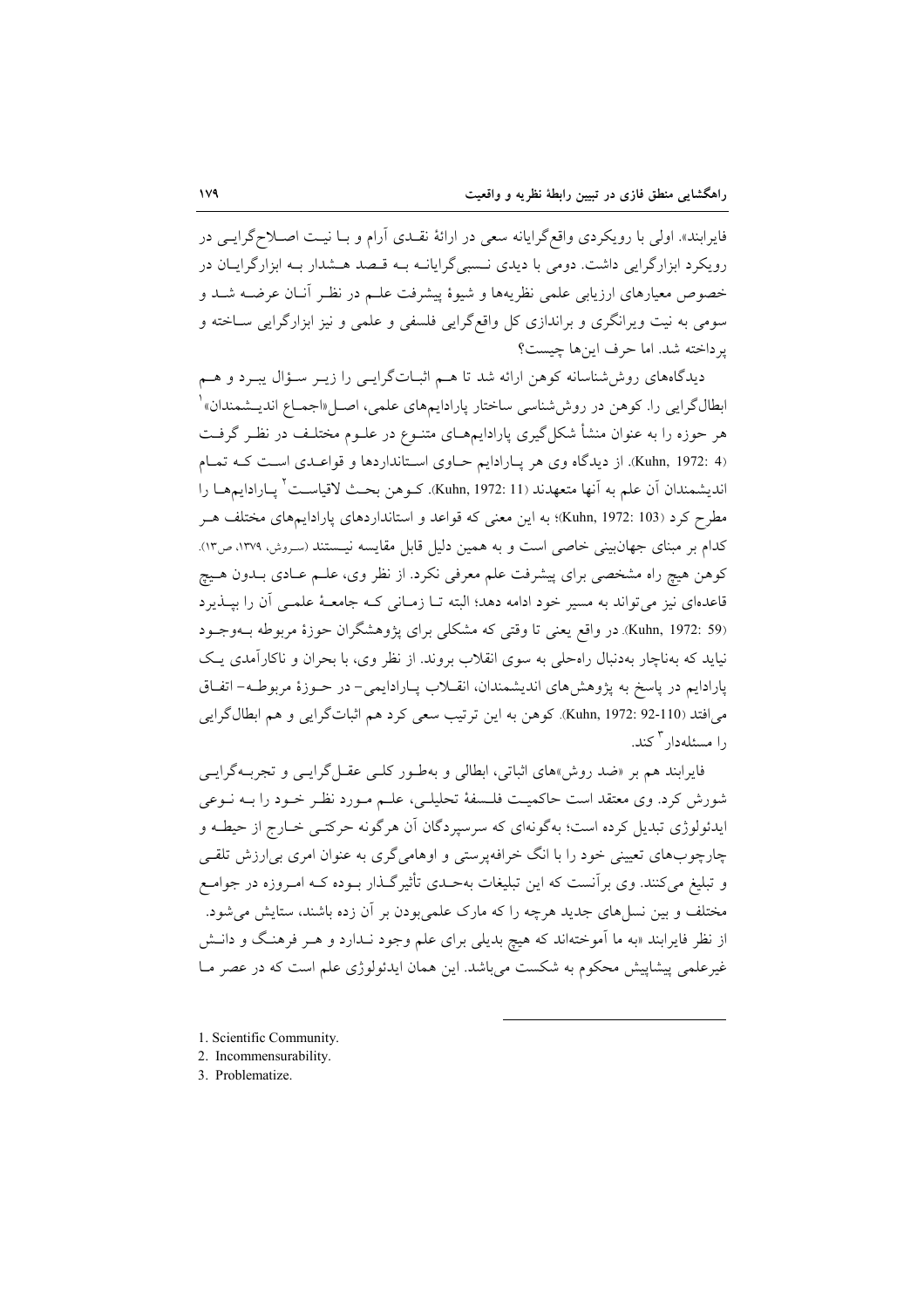بر جوامع حکومت میکند» (ابطحی، ۱۳۸۳). فایرابند در مقالـهای بـا عنـوان «چگونـه از جامعــه در برابر علم دفاع كنيم»، با شدت تمام به همهٔ تقدسهاى ايدئولوژيكى حمله مى كند.

به نظر وی جزمیتگرایی شاخ و دم ندارد. هر اندیشهای که تلاش کند بـا یکـهتـازی و بـه حاشیه راندن رقیبش از صحنه، فرآیند رهایی بخشی را سد کند، ایدئولوژیک و جزمیتگراست. بااین بیان، طبـق دیـدگاه فایرابنـد، علـم کنـونی نیـز بـه یـک ایـدئولوژی تبـدیل شـده اسـت (Feyerabend, 1975). به نظر وي «تصور اينكه مي توان، و بايد، علىم را مطـابق قواعـد ثابـت و جهان شمول، حيات و استمرار بخشيد هم غيرواقع بينانه است و هم مهلک. غيرواقع بينانه است، زیرا از استعدادهای انسان و شرایطی که مشوق و مسبب توسعه استعدادهای اوست، تلقی بسیار سادهای دارد. مهلک است برای اینکه هرگونــه تلاشــی بــرای اعمــال آن قواعــد، نــاگزیر اهمیت و توانایی حرفهای ما را به قیمت انسانیت ما افزایش خواهد داد. بهاضـافه، ایــن تـصور برای علم مضر است، زیرا شرایط پیچیدهٔ فیزیکی و تاریخی را که مؤثر در تحول علمی است مغفول میگذارد. این تصور، علم را کمتر انعطافپذیر و بیشتر جزمی میکند» (جالمز، ۱۳۷۸: ۱۵۸). از سوی دیگر ایمره لاکاتوش با هدف زنده نگهداشتن تفکر معقولیتگرایسی، روش شناسبی

«برنامههای پژوهشی» را ارائه داد که در آن ضمن رد اثباتگرایی و ابطالگرایـی، بـهشــدت بــر نسبیگرایی کوهن و فایرابنـد تاخـت. وی از روش نـسبی گرایـی کـوهن و فایرابنـد بـا تعبیـر «روش شناسی قیل وقال» یاد میکند که چون نتوانستند روشی برای پیشرفت علم بیابند، پایههای معقولیت علم و فراتر از آن، پایههای هر نوع معقولیتی را ویران ساختند، و نهتنهـا راهـی بـرای معقول ساختن علم نیافتند، بلکه در برابر شکگرایی و آنارشیسم معرفتـی تـسلیم شـدند (نـاجی، ١٣٨٢). لاكاتوش طرحي نو براي احياي معيارگرايي علمي درانداخت. از نظـر وي هـر نظريــهاي هستهٔ سختی ٰ دارد که معمولاً ابطالiایذیر اسـت و تنهـا در فرضـیات حاشـیهٔ هـسته یعنـی در كمربند محافظتي برنامهٔ پژوهشي ممكن است تغيير و تحولات اتفاق بيفتد. وي دو معيار بـراي برتری برنامههای پژوهشی ارائه کرد که یکی انـسجام یـا سـازگاری درونـی و دیگـری کـشف پدیدارهای بدیع است (نظریان، ۱۳۸۳). از نظر لاکاتوش یک برنامهٔ پژوهشی اگـر «غنـای کـافی و مقداری شانس داشته باشد، می تواند بهطور پیشروندهای<sup>۲</sup> برای مـدت زمـانی طـولانی از خــود دفاع كند حتى اگر غلط باشد» (Lakatos, 1970: 100). وي برخلاف يــوير و كــوهن كــه موضــع مشخص و بعضاً قابل دفاعی دربارهٔ چگونگی پیشرفت علم نداشتند، موضع خــود را ایــنگونــه معین می کند «اگر یک برنامه تحقیقاتی پیشرونده چیزهای (توضیحات) بیش تری از رقیب خود به ما بگويد، مي تواند جايگزين آن شود، و رقيبش مي تواند حذف شود» (Lakatos, 1970: 100).

<sup>1.</sup> Hard Core.

<sup>2.</sup> Progressively.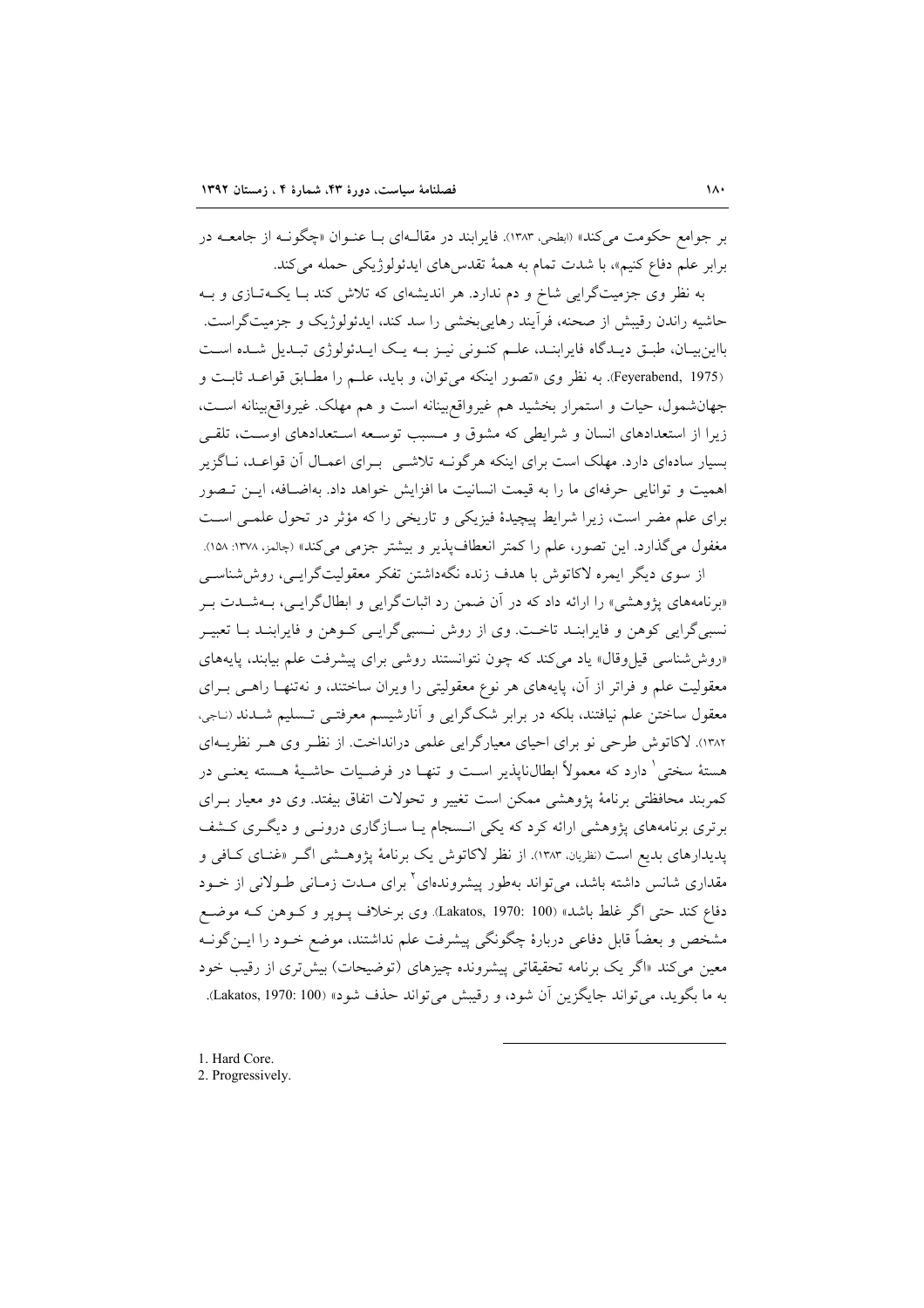بهطور کلی در رویکرد روش شناسانهٔ ابزارگرایی، نظریـههـا و گـزارههـای نظـری ناشـی از حدس های متهورانه دانشمندان هستند و نه نتیجـهٔ مـشاهدات و آزمـونهـای آزمایـشگاهی. در چنین شرایطی نمیتوان هیچ بنیان مستحکمی برای نظریهها درنظر گرفت. درواقع نظریهها تنهـا کار پیونددهی میان مجموعهای از مشاهدات و پدیدههای خـارجی را انجـام مـیدهنـد. از ایـن لحاظ، گزارههای نظری ابزاری بیش نیستند که بـا حــدس و گمــان پیکربنــدی مــی شــوند و بــا آزمایش و مشاهده محک زده می شوند. چنانچه از آزمون سربلند بیرون بیایند، می تواننـد بـرای مدت زمانی نامعلوم استفاده شوند و به محض اینکه مثال نقضی بر فرضیات آنها مشاهده گردد، به کناری گذاشته میشوند. درواقع از منظر این رویکرد، گزارههای نظری بـر بـاتلاق و نــه بـر ستونهای مستحکم بنا شدهاند. بنابراین از یکسو، استفاده از ابزارهای تجربی شناخت ⊣لبته با هدف ابطال نه اثبات- این دیدگاه را به واقع گرایی نزدیک می کند و از سوی دیگر، بـا ابـزاری نگریستن به نظریه و گزارههای نظری و همچنین قائل نشدن به وجود معرفت نظری همیشگی، ابزارگرایان را به تفسیر گرایان گره حمرچند ضعیف- می زند.

## روششناسی منطق فازی

در سال ۱۹۶۵م نظریهای با عنوان «مجموعههای فازی» را یک دانـشمند ایرانـی/لاصـل بــهنـام یروفسور لطفی ا. زاده،استاد مهندسی برق دانشگاه برکلی امریکا، در مقال1ای مطـرح کـرد کـه بازخوردهای نسبتاً زیادی را در عرصهٔ علم و دانش در یـبی داشــت (A. Zadeh, 1965) . پــس از مطرحشدن این نظریه در علوم مهندسـی و فنـی، عـدهای تـلاش کردنـد آن را در حـوزههـای مختلف بهکار گیرند. اما متأسـفانه بـا همـهٔ اسـتعدادهایی کـه ایـن نظریـه مـیتوانـد در تبیـین پدیدههای حوزهٔ علوم اجتماعی داشته باشد، تـاکنون از آن غفلـت شـده اسـت و پژوهـشگران اندکی بهصورت علمی تلاش کردهاند تــا اَن را در حــوزهٔ روششناســی علــوم اجتمــاعی بکــار ىندند.

منطق مجموعههای فازی می تواند به عنوان جـایگزینی بـرای روش۵حای کمـی متعـارف و مرسوم مدنظر قرار گیرد. طبق این منطق، درجهبندی<sup>۲</sup> جبای انبدازهگیری<sup>۳</sup> را در بررس*ی ه*بای یژوهشگران می گیرد. بنابراین در روش شناسی منطق فازی، تجربهگرایسی محـض رد مـی شـود؛ همچنان که ابطالگرایی پذیرفته نمیشود. جالب اینجاست که این روششناسی از نسبی گرایسی و تفسیر گرایی نیز بهدور است. نخست تلاش میکنیم تصویری کلبی از منطق کلاسیک

- 1. Fuzzy Sets.
- 2. Calibration.
- 3. Measuremen.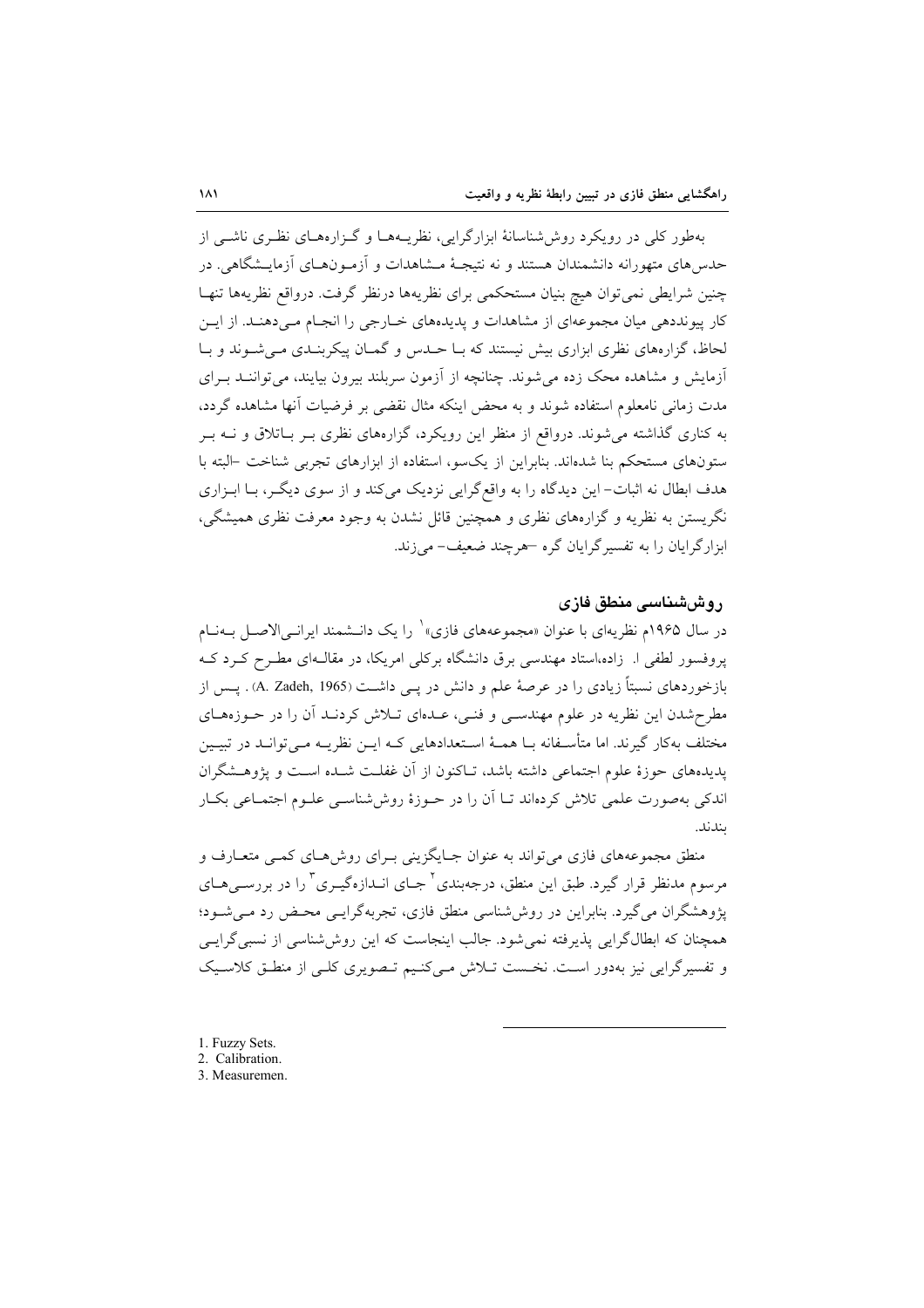ارسطويي ارائه دهيم، چون بدون شناخت آن نمي توان به بررسي منطـق فـازي پرداخـت، زيـرا منطق فازی آنتی تز منطق ارسطویی است.

«انسان حیوانی ناطق» است. ناطق نه بهمعنای لغـوی کلمـه یعنـی سـخنور بـودن، بلکـه در معنايي گستردهتر، يعني صاحب ابزار تفكر بودن، يعني انديــشمند بــودن، يعنــي ذاتــأ دوســتدار منطق بودن. بنابراین در ذات و زندگی انسانها همیشه عنصری بهنام منطق وجود داشته است، ولی آنچه اینجا مدنظر است این است که چه کسانی برای اولین بار قوانین منطق حاضر و ناظر در رفتار انسانها را کشف و بهصورت علمی نگاشتهاند. گفته می شود ارسطو اولین بار بــه ایــن مهم همت گماشت، ولی در فرهنگهای دیگر از جملـه فرهنـگ هنـدی نیـز کـسانی همچـون «گوتاما» منطق «نیایا» را پایهگذاری کردند که هنوز هم بقایای آن در میان هندوها یافت می شود (دانشپژوه، ۱۳۲۴). اما منطق ارسطویی که به آن منطق کلاسیک نیز اطلاق می شود، بر چــه اصــولی استوار است؟ منطق و روش شناسی ارسطو از نگرش هستی شناسانه و معرفتشناسانه وی مجزا نیست. ارسطو و ارسطوئیان در هستی شناسی بر این باورند که «اجسام و اشیای جسمانی از دو جزء جوهری به نام ماده و صورت ترکیب شدهاند». همچنین در بحث معرفتشناسی معتقدنــد «دستگاه ادراکی آدمی، همچون اَیینه عمل میکند. هر اَنچه در جهان واقع هست، در اَیینه ذهن منعکس، و در آن نقش میبندد» (علیزاده، ۱۳۷۹). در نگاه ارسطویی، منطق ابـزار یـا دانـشی اسـت برای مصون نگهداشتن تفکر از خطا. بر همین اساس، اصل اساسی در منطق ارسطویی یا منطـق کلاسیک «دوانگاری میان تضادها» یا به اصطلاح عقیده داشتن به اصل «محـال بـودن اجتمـاع نقیضین» است. دوانگاری در منطق ارســطویی در تفکیــک مفــاهیم بــه بــدیهیات (بــی نیــازی از تعریف یا تعریفناپذیری) و انتزاعیات یا مفاهیم عینـی و نظـری، و نیـز تفکیـک اوصـاف بـه نفسیات (بدون نیاز به متصف) و عرضیات نمایان می شود.

منطق فازي دقيقاً در مقابل منطق ارسطويي قرار مي گيرد. ايــن نظريــه اصــل اساســي منطــق کلاسیک یا ارسطویی یعنی «امتناع نقیضین» را مسئلهدار نمود. از نظر طرفداران منطـق فــازی، پدیدههای موجود در دنیای واقعی که ما می بینیم یا تصور میکنیم بسیار پیچیدهتر از آن هستند که بتوان یک توصیف و تعریف دقیق و ساده از آنها ارائه داد (حسینزاده یزدی، ۱۳۸۷). ما نمی توانیم با قطعیت از سیاه و سفید، خوب و بد، زشت و زیبا و... دربارهٔ پدیدههای جهان واقعی صحبت کنیم. از دیدگاه طرفداران منطق فازی، برای رسیدن به حقیقت و واقعیت باید دوانگــاریهــای منطق ارسطویی را کنار گذاشت. باید درک کرد که در دنیای واقعی بـهدلیـل فـازی یـا مـبهم و تشکیکی بودن واقعیتها، پدیدههای واقع «دارای مراتب و درجات هستند و منحصر بـه حالـت "يود" و "نبود" نيستند» (واسطى، ١٣٨٣).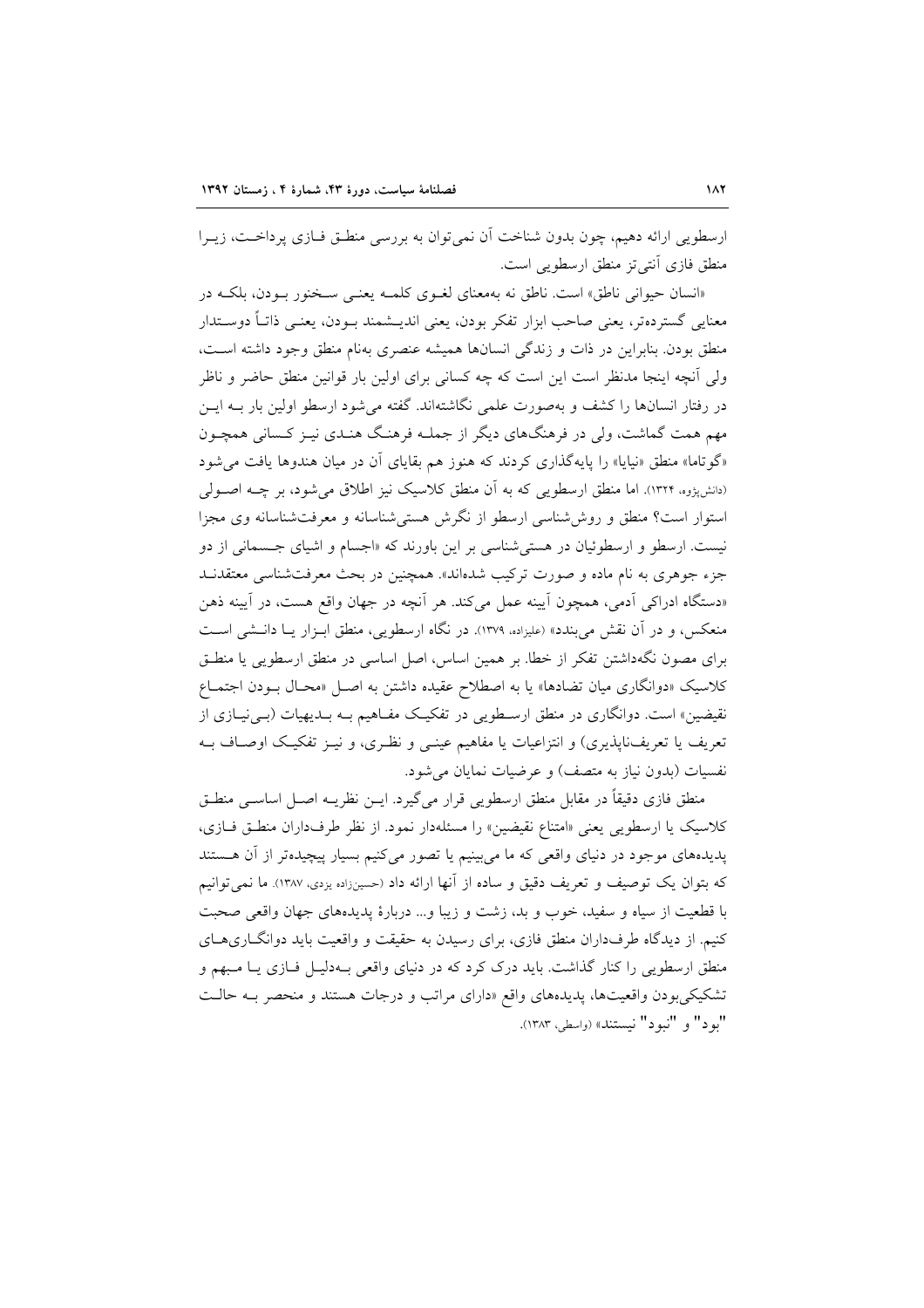برخلاف منطق کلاسیک که اساسش بر قطعیت است، اساس منطق فازی بر تقریبی و چنــد ارزشی نگاه کردن به قضایا و واقعیات است (وحیدیان کامیاد، ۱۳۷۷). مثلاً وقتی گفته می شـود «بک تيه شن»، طرف داران منطق فازي مي پرسند چقدر يا چند دانه شن بايد وجود داشته باشد تا يک تيه شن معنا ييدا كند؟ اگر بگوييم فلاني چاق است، مي پرسـند چنـد كيلـو وزن داشـتن معيـار چاقی است؟ و... بنابراین آنها شکگرا هستند و حتـی از جهـاتی بـا سوفـسطائیان نیـز مقایـسه شدهاند. طرفداران نظريهٔ منطق فازي وقتي از ميزان و مقدار حرف مي زنند– برعكس منطقيون کلاسیک– تنها از سه معیار کم، متوسط و زیاد استفاده نمی کنند، بلکه معیارهایی همچون قلیـل، اکثر، خیلی کم، خیلی زیاد، اغلب، بندرت و... را نیز مدنظر دارند. در واقع استدلال کلبی آنهـا این است که بین صفر تا یک ممکن است بی نهایت عدد وجود داشته باشد که ما برای توصیف بهتر واقعيت بايد آنها را بهدست آوريم.

بهواقع می توان گفت منطق فــازی نظریــهای اســت بــرای رهــایی از ســردرگمی در شــرایط عدماطمينان. براين|ساس، آيا نظرية منطق فازي نسبيگراست؟ گزارههايي نظير «همة ما احتمـالاً در دنیاهای مختلفی زندگی میکنیم» یا «انسان معیـار همـه چیـز اسـت» از گـزارههـای اصـلی نسبي گرايي است. در نسبيتگرايي همانگونه کـه ديــديم هـيچ قطعيتــي وجــود نــدارد و فهــم واقعیت به برداشتها و تجربههای شخصی فرد، گروه یا جامعه ارجاع داده مـیشـود؛ درحـالی که در روششناسی منطق فازی، به واقعیت ناب توجه خاصی میگردد. یعنی در واقع در ایــن دیدگاه از واقع گرایان، ابزارگرایان و تفسیرگرایان انتقاد میشود که آنها با مبنا قـراردادن تجربــه، ابطالگرایی و ذهنیتگرایی بهعنوان راههای کشف واقعیت، به تقلیل واقعیت به ظاهر و پوستهٔ آن دست می(نند. بنابراین روش شناسی منطق فازی بـهدنبـال حقیقـت اسـت و چـون دغدغـهٔ حقیقت ناب را دارد، رأی خود در خصوص واقعیتها و پدیدههای جهان هستی را بــه تـأخیر می اندازد. روششناسی منطق فازی از این لحاظ که بهدنبال شناخت ناب است، در بطن خـود یکی از مفروضات اساسی فلسفهٔ عمل گرایی ٔ را جای داده است. در فلسفهٔ عمل گرایـی کـه بــا فلاسفهای همچون چارلز پرس، جان دیویی، ویلیام جیمز و ریچارد رورتی شـناخته مـیشـود، شناختی صادق و واقعی است که «عملی» باشد (مشیرزاده، ۱۳۹۰، ص۱۷۸). البتـه ازانجـا کـه منظـور عمل گرایان از «عملی بودن»، بیشتر مطلوب و مفید بودن شـناختی اسـت، لزومـاً روش شناســ ِ فازي با آنان همراهي همدلانه نمي كند.

در روش شناسی منطق فازی منظور از «عملی بودن»، وقوف بر حقیقت و واقعیت پدیــدهای است که می توان میزان معرفت به آن را نمره داد؛ به این معنا که ما نمـیتـوانیم ادعـا کنـیم بـر فراّیند شناخت یک پدیده سیطرهٔ کاملی داریم و همچنین نمــیتوانیم بــه بهانــهٔ نبــود حقیقــت

1. Pragmatism.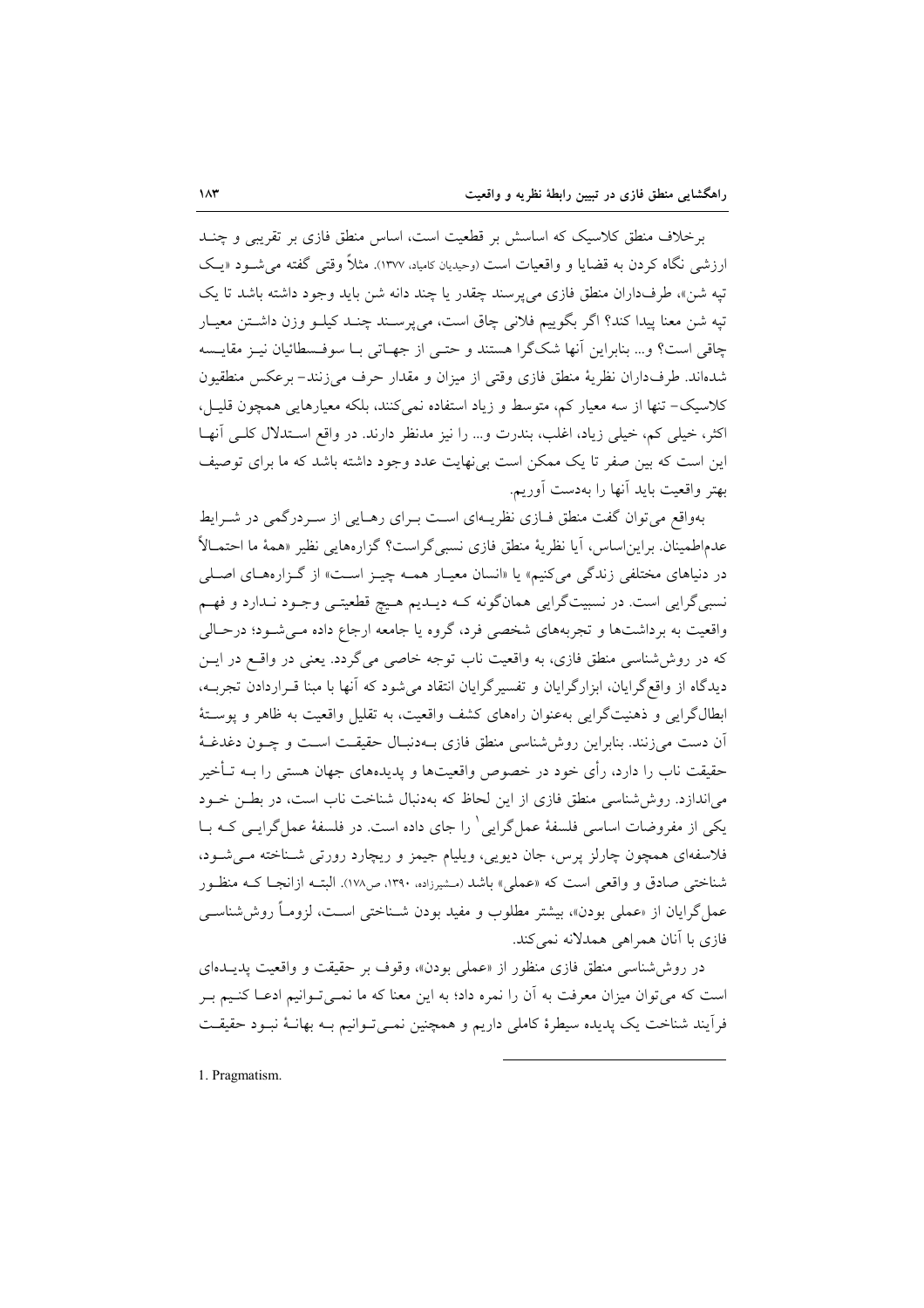بهدنبال كشف واقعيات عيني نرويم. افزونبراين، وقتى يك واقعيت يـا قــسمتى از أن عريــان و کشف شد، نمی توان به بهانهٔ مثلاً وجود یک مثال نقض، بـر اَن خـط بطــلان کــشید. در چنــین شرايطي نظريه هم مي تواند در كشف حقيقت به انديشمند علـوم اجتمـاعي كمـك كنـد و هـم می تواند خود محصول شناخت باشد. بهعبارتدیگر، در بررسی رابطهٔ میـان نظریــه و واقعیــت، روششناسی منطق فازی می تواند در میانهٔ همهٔ جریانات روش(شناسانهٔ ارائهشده در این تحقیق قرار بگیرد و ضمن استفاده از برخی یافتههای آنان، استقلال خود را حفظ کند.

گشایش اساسی روش شناسی منطق فازی در شناخت مــا نــسبت بــه رابطــه میــان نظریــه و واقعیت این است که در این دیدگاه، نظریه می توانـد در راسـتای رفـع ابهامـات شـناختی و در نتیجه رسیدن به حقیقت پدیدهها در یک فراًیند تدریجی راهگشا باشد. در این روند تــدریجی، نظریه بهکار گرفته می شود، محک می خورد و به این ترتیب با اصـلاحاتی احتمـالی کـه در هـر مرحله در مفروضات و فرضیات أن ایجاد می شود، تقویت می گـردد. نظریــه احتمـالاً محـصول یک تجربهٔ عمیق و طولانی است و با یک مثال نقض باطل نمیشود، بلکه بـه آن فرصـت داده می شود تا به اصلاح خود بپردازد.

نکتهٔ پایانی اینکه از منظر روششناسی فـازی، نظریـهای خـوب اسـت کـه بـا احتیـاط و حزماندیشی، در حوزهٔ موضوعی خود بتواند چیزهای بهتر و بیشتری به ما بگوید. بهاین تر تیب، نظریه نه برساختهٔ سوژه یا عاملیت انسانی است، نه عکسی دقیق از محیط خارجی و نه ابـزاری که هر لحظه ممکن است بهدلیل جواب ندادن تنبیه شود، بلکه وسیلهای است برای درک بیـشتر واقعیتها که ممکن است محـصول معرفـت پیـشینی باشـد یـا حاصـل فعالیـتهـای مـداوم اندیشمندان در یک جوزهٔ خاص.

#### نتيجه

رابطهٔ میان نظریه و واقعیت همواره ذهن اندیشمندان و نظریهپردازان را بهخـود مـشغول کـرده است. هر اندیشمند یا دانشپیژوه علوم اجتماعی ممکن است با این پرسش مواجه شده باشد که نظريه بر واقعيت متقدم است يا برعكس؟ در اين مقاله تلاش شد ياسخي روش شناسانه به ايــن پرسش داده شود. به این ترتیب کـه چهـار رویکـرد روششناسـانه شـامل دو جریـان اصـلی روششناسانه در فلسفه و فلسفهٔ علم، یعنی واقعگرایی و تفـسیرگرایی، یـک سـنتز حــداقلی از میان این دو، یعنی رویکرد ابزارگرایی، و یک روششناسی بدیل با عنـوان روششناسـی منطـق فازي، در حوزهٔ رابطهٔ ميان نظريه و واقعيت بررسي شدند.

در دیدگاه واقع گرایی، نظریه محصول بدیهیات عقلی یا کاوش۵ای تجربی و آزمـایشهـای مکرر در حوزهٔ طبیعت و واقعیات عریان بیرونی است. از این منظر، نظریـه محـصول واقعیـت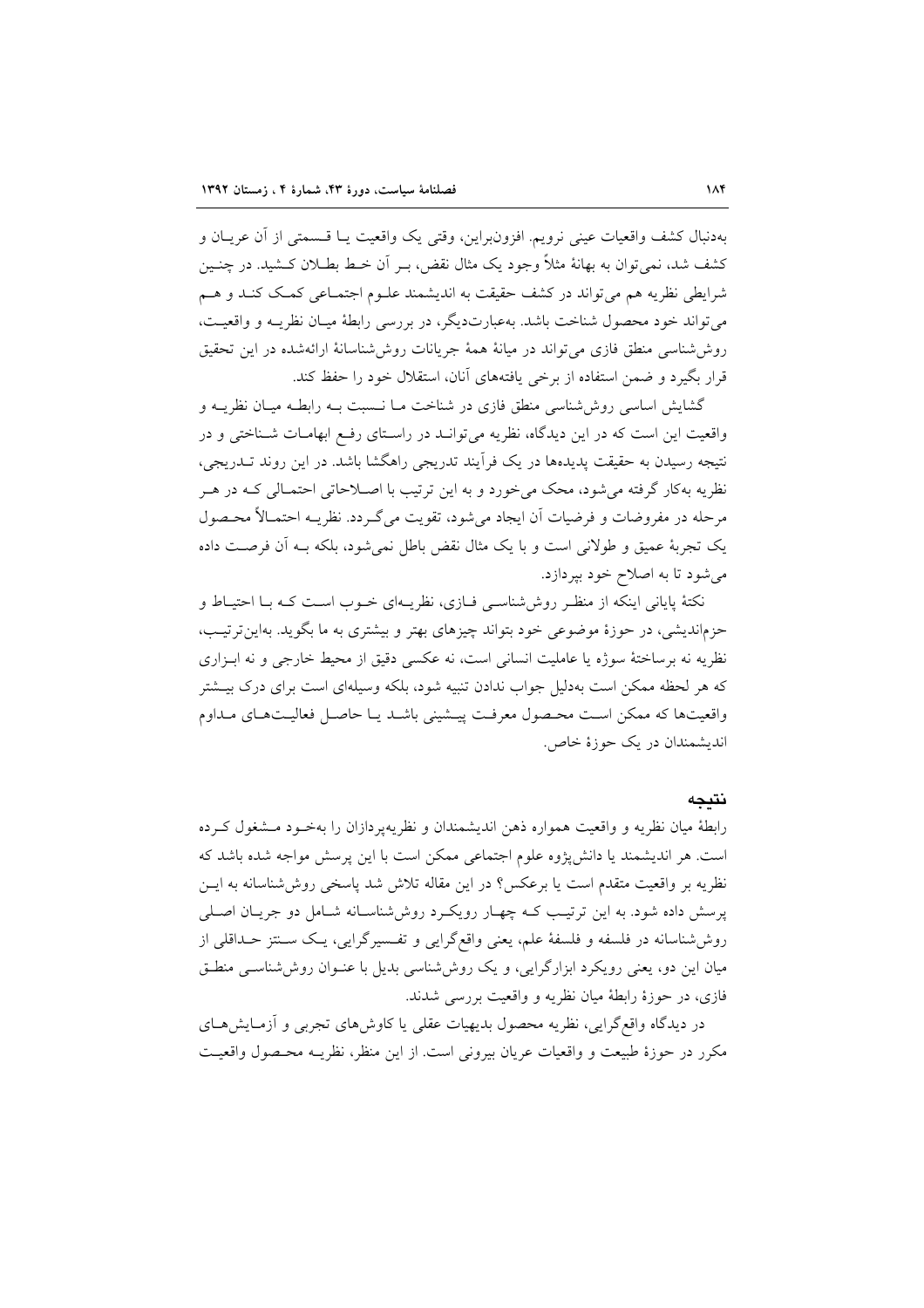است. یافتههای تجربی بهنوبهٔ خود محصول استخراج و اکتشافاند؛ یعنی در ایـن میـان نقـش سوژه تنها مراجعت به محیط و کشف قوانین حاکم بر آن است. از دیدگاه واقع گرایان، نظریههـا چونان آیینهای واقعیات بیرونی را بازتاب میدهند. ورود این تفکر بـه حـوزهٔ علـوم اجتمـاعی باعث تلاش هایی برای رهاکردن داوری های ذهنی و ارزش های پیشینی به هنگــام پــرداختن بــه یدیدههای اجتماعی به منظور قاعدهمند کردن شناخت در این حوزه شده است.

از منظر «تفسیرگرایان» یا به تعبیری دیگر ذهنی گرایان، همانگونه که ایان بـاربور نیـز گفتـه است: «نظریه، صورت یا ساختی از ذهن است که بر هیولای بی شکل دادههای حسی فراافکنده می شود» (سیفزاده، ۱۳۸۳، ص۲۷). به عبارتی دیگر ، در دیدگاه تفسیر گرایان، نظریه قالبی ذهنی است برای درک جهان آشفتهای که در آن زندگی میکنیم؛ بنابراین ارزش نظریه نزد این طیف فکری به این است که ما با ساخت و پیریزی آن فهـم خـود را از مـسائل مختلـف جهـان اطرافمـان افزایش میدهیم. تفسیرگرایان شـناخت را زمینـهمنـد مـیداننـد و معتقدنـد ازآنجـا کـه انـسان موجودي ذاتاً نيتمند است، نمي تواند بدون واسطه به معرفت حقيق دست يابد.

در تفكر «ابزارانگارى»، نظريه انعكاس محض واقعيت بيروني نيست، بلكـه ابـزاري اسـت برای ایجاد ارتباط میان اجزای مختلف یک پدیده. این دیدگاه با استفاده از ابزارهـای شـناختی رويكرد واقع گرايي، عليه خود واقع گرايي موضع مي گيرد؛ بنابراين با رد اثباتگرايـي محـض و تأکید بر معیار ابطال،پذیری در سنجش و نقد نظریههـا، راه مــستقلی از واقــع گرایــی در عرصـهٔ روششاسی درپیش میگیرد.

درنهایت در روششناسی منطق فازی، دوارزشی نگری یـا دوانگـاریهـای موجـود در سـه پارادایم بیان شده (واقع گرایـی، تفـسیرگرایی و ابزارگرایـی) بـه کنـاری گذاشـته مـی شـوند و پژوهشگر میتواند خود را از متهمشدن به جانبداریهای سخت و قالبی برهاند و یک قدم به واقعیت نزدیک شود. همچنین در این دیدگاه روششناسانه، پژوهشگر میتوانـد بـرای بررسـی یک پدیده، همزمان آن را با چند نظریه بررسی نماید و سرانجام نظریهای را انتخـاب کنــد کــه بتواند چیزهای بیشتری دربارهٔ آن پدیده در اختیار او بگذارد. در این دیدگاه «فرآینـد تــدریجی اصلاح نظریه» جای اثبات و ابطال نظریه را میگیرد. همچنین روششناسی فازی بــا توجــه بــه «سیاه و سفید ندیدن حقیقت» می تواند به بسیاری از دعواهـای روش شناسـانه در فلـسفهٔ علـم پاسخ دهد.

### منابع و مآخذ:

#### الف) فارسى:

۱. ابطحی، سید عبدالحمید (بهار ۱۳۸۳)، آنارشیسم معرفتی: ره اَوردی از علم شناسی فایرابند، **مجلهٔ ذهن**، شماره ۱۷. ۲. اکبری، جواد (بهار ۱۳۸۲)، قراردادیگری پایر در مبنای تجربی علم، **مجلهٔ حوزه و دانشگاه**، شماره ۳۴.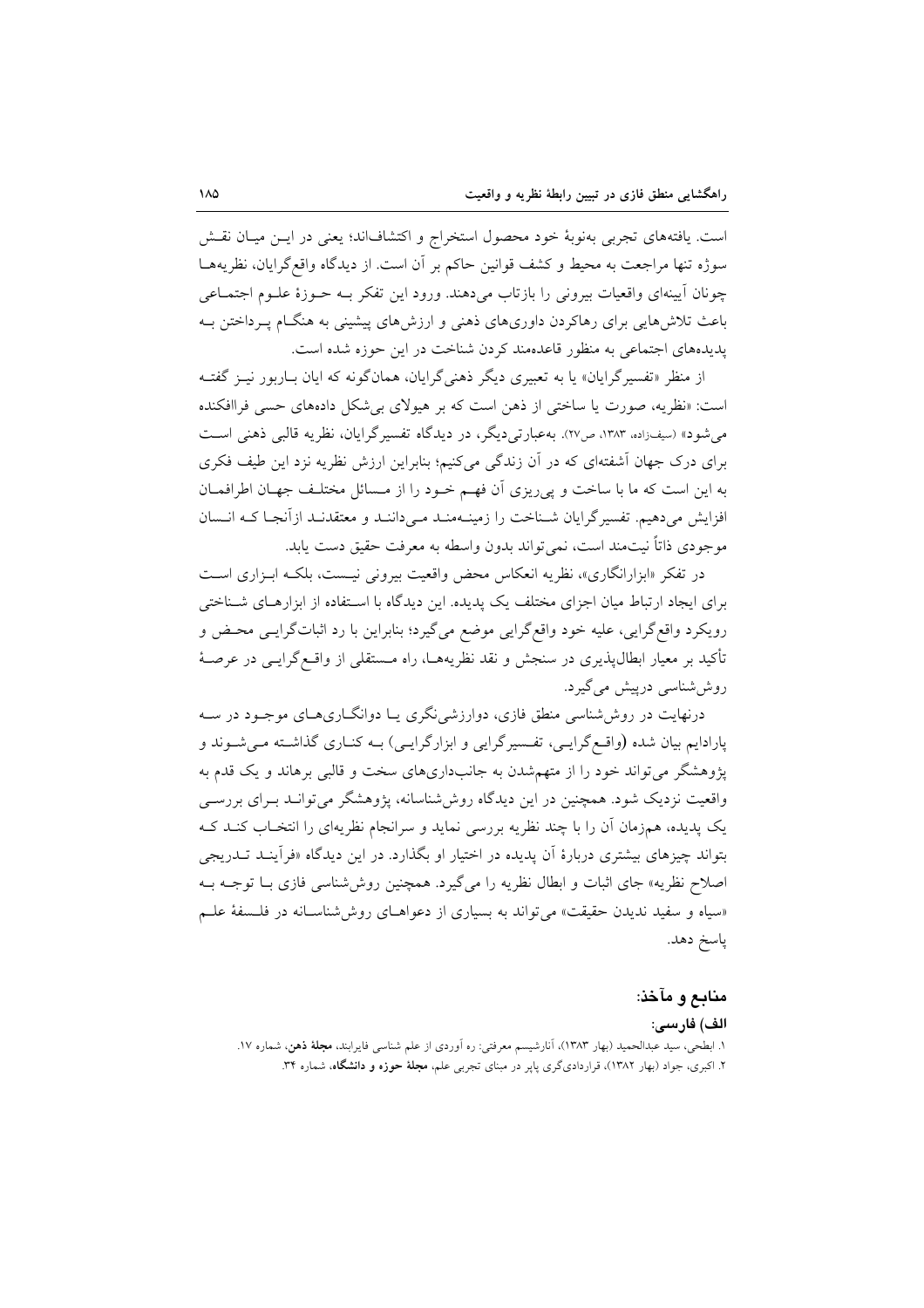- ۳. بودریار، ژان (شهریور و مهر ۱۳۸۸)، نظریه سیاسی: مصرف توده، ترجمه رضایی، روناک، **خردنامه همشهری**، شماره ۳۳ و
	- ۴. بودریار، ژان (بهمن ۱۳۸۷)، فرهنگ و اجتماع: خشونت جهانی شدن، **ماهنامهٔ سیاحت غرب**، شماره ۶۷.
		- ۵. یولادی، کمال (تیر ۱۳۸۳)، منظومه فکری هابرماس، کتاب ماه علوم اجتماعی، شماره ۸۱.
- ۶. پهلوان، مریم، حسینی شاهرودی، سید مرتضی (بهار ۱۳۸۶)، تأملی در آرای هایدگر و گادامر، **مجلهٔ اندیشه دینی دانشگاه** شیراز، شماره ٢٢.
	- ۷. تاجیک، محمدرضا (بهار ۱۳۸۶)، یساساختارگرایی و روش، فصلنامهٔ روششناسی علوم انسانی شماره ۵۰ .
- ۸ جوادی، محمداسلم (بهار ۱۳۸۹)، هرمنوتیک از دیدگاه هانس گئورگ گادامر، فصلنامهٔ معرفت فرهنگی و اجتماعی، سال اول، شماره دوم.
	- ۹. چالمرز، آلناف (۱۳۸۷)، چیستی علم، ترجمه زیباکلام، سعید، انتشارات سمت.
- ۱۰. حسینزاده یزدی، مهدی (تابستان ۱۳۸۷)، جستاری در مبانی معرفتی منطق فازی، فصلنامهٔ پژوهش های فلسفی-کلامی، شماره ۳۶.
- ۱۱. حسینی شاهرودی، سیدمرتضی (بهار و تابستان ۱۳۸۲)، معرفی و نقد پوزیتیوتیسم منطقی، **مجلهٔ الهیات و حقوق**، شماره  $\Lambda, V$
- ۱۲. حقدار، علی اصغر (اردیبهشت ۱۳۷۷)، اندیشه شناختی تحولات معرفتی فوکو، **مجلهٔ کتاب ماه ادبیات و فلسفه**، شماره ۶  $\mathcal{N}$ 
	- ۱۳. دانشپژوه محمدتقی (تیر ۱۳۲۴)، از منطق ارسطو تا روششناسی نوین، **ماهنامهٔ جلوه**، شماره ۱.
- ۱۴. دشت بزرگی، مهدی، لگنهاوزن، محمد (زمستان ۱۳۷۸)، کواین و دو اصل جزمی پوزیتیویسم منطقی، **مجلهٔ مدرس علوم** انسانی، شماره ۱۳.
	- ۱۵. زرشناس، شهريار (تابستان ۱۳۸۴)، نگاهی کوتاه به انديشه و وضعيت يست مدرن، **نشريهٔ اصحاب قلم**، شماره ۱.
	- ۱۶. زیباکلام، سعید (بهار ۱۳۸۱)، پیوند نامبارک پوزیتیویسم و اندیشه سیاسی، **مجلهٔ حوزه و دانشگاه**، شماره ۳۰.
- ۱۷. رهبری، مهدی (پاییز ۱۳۸۴)، هرمنوتیک فلسفی هانس گئورگ گادامر و کثرتگرایی سیاسی، **مجلهٔ حقوق و علوم** سیاسی دانشگاه تهران، شماره ۶۹.
	- ۱۸. ریختهگران، محمدرضا (پاییز و زمستان ۱۳۸۰)، پدیدارشناسی چیست؟، فصلنامهٔ فلسفی، شماره ۲ و ۳.
- ۱۹. سریع|لقلم، محمود (زمستان ۱۳۷۱)، ویژگیهای متدلوژیک عالم علوم انسانی: نگرشی به روش و شناخت اجتماعی در \_<br>جامعه فعل<sub>ی</sub> ما، **رهیافت**، شماره سوم.
	- ۲۰. سروش، عبدالکریم (۱۳۷۹)، علم چیست، فلسفه چیست؟، نشر صراط، چاپ چهاردهم .
- ۲۱. سید امامی، کاووس (بهمن و اسفند ۱۳۸۴)، گوناگونی روش شناختی در علوم اجتماعی و ضرورت عنایت به آن در طراحی و ارزیابی پژوهشی، مجلهٔ مطالعات سیاسی- اقتصادی، ۱۳۸۴، شماره ۲۲۲-۲۲۱.
	- ۲۲. سیفزاده، سید حسین (۱۳۸۳)، **نظریهپردازی در روابط بینالملل**، انتشارات سمت.
- ۲۳. شاهور، م (فروردین ۱۳۳۲)، بحث درباره چگونگی مکتب فلسفی پوزیتیویسم منطقی، **ماهنامهٔ فرهنگ نو**، ۱۳۳۲، شماره
	- ۲۴. شکوهی، ابوالفضل (تیر ۱۳۸۱)، نگاهی به اندیشه سیاسی میشل فوکو، **مجلهٔ معرفت**، شماره ۵۵.
	- ۲۵. ضیمران، محمد (مرداد ۱۳۸۲)، بودریار و واقعیت مجازی، مجلهٔ کتاب ماه ادبیات و فلسفه، شماره ۷۰.
		- ۲۶. عقلانیت در نگاه هابرماس (مرداد ۱۳۸۱)، مجله بازتاب اندیشه، شماره ۲۹.
		- ۲۷. عنایت، حمید (۱۳۸۴)، **بنیاد فلسفه سیاسی در غرب**، انتشارات زمستان، چاپ چهارم.
			- ۲۸. علیزاده، بیوک (مهر ۱۳۷۹)، نقد مبانی فلسفی منطق ارسطو، **مجلهٔ مصباح**، شماره ۳۵.
- ۲۹. فتحیزاده، مرتضی (پاییز و زمستان ۱۳۸۹)، آموزههای واقعگرایی علمی و براهین موید آن، **فصلنامهٔ پژوهشهای فلسفی** کلامی، سال دوازدهم، شماره اول و دوم.
- ۳۰. فتحی، علی (مرداد ۱۳۸۷)، هرمنوتیک فلسفی یا فلسفه هرمنوتیکی (درآمدی بر هرمنوتیک هایدگر)، فصلنامهٔ معرفت، شماره ١٢٨.
- ۳۱. فلوگا، دینو (فروردین و اردیبهشت ۱۳۸۶)، نگاهی به زندگی و کار ژان بودریار: سرخوشی اندیشهها و بازی نشانهها، ماهنامهٔ فرهنگی، سیاسی، اجتماعی و ادبی، شماره ۵۳–۵۲.